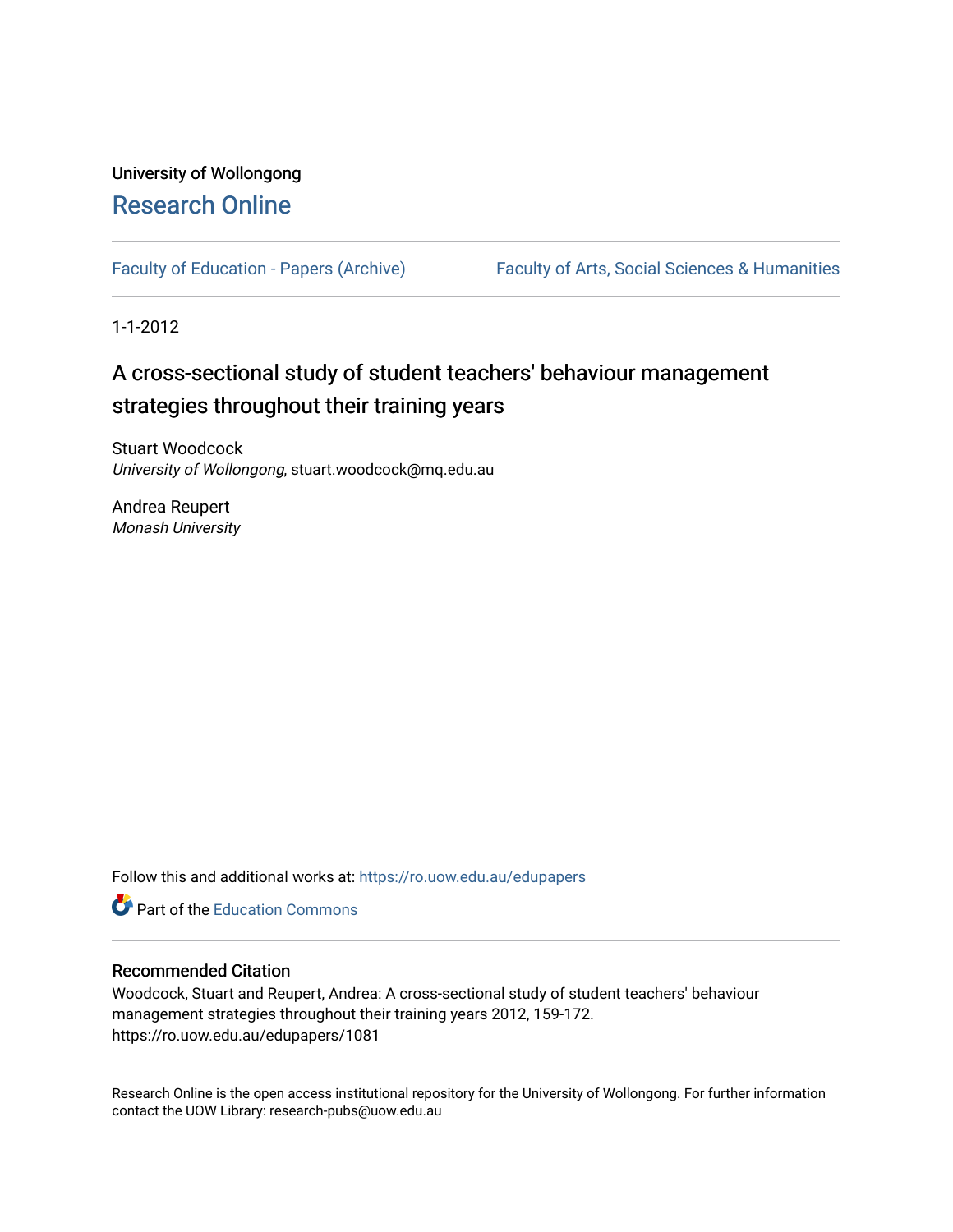A cross sectional study of student teachers' behaviour management strategies throughout their training years.

# Abstract

Despite the importance of behaviour management training, many student teachers report being inadequately trained in this area. The aim of this study was to identify the strategies, confidence and reported levels of success in regards to various behaviour management strategies, across 509 first, second, third and fourth year student teachers training to be primary teachers. The most significant differences were found between first and second year student teachers in regard to their use and confidence of initial and later corrective strategies, and between second and third year student teachers in terms of their use and confidence in differentiating the curriculum and preventative strategies. The findings have implications for teacher training programs and future research.

Key words: student teachers; behaviour management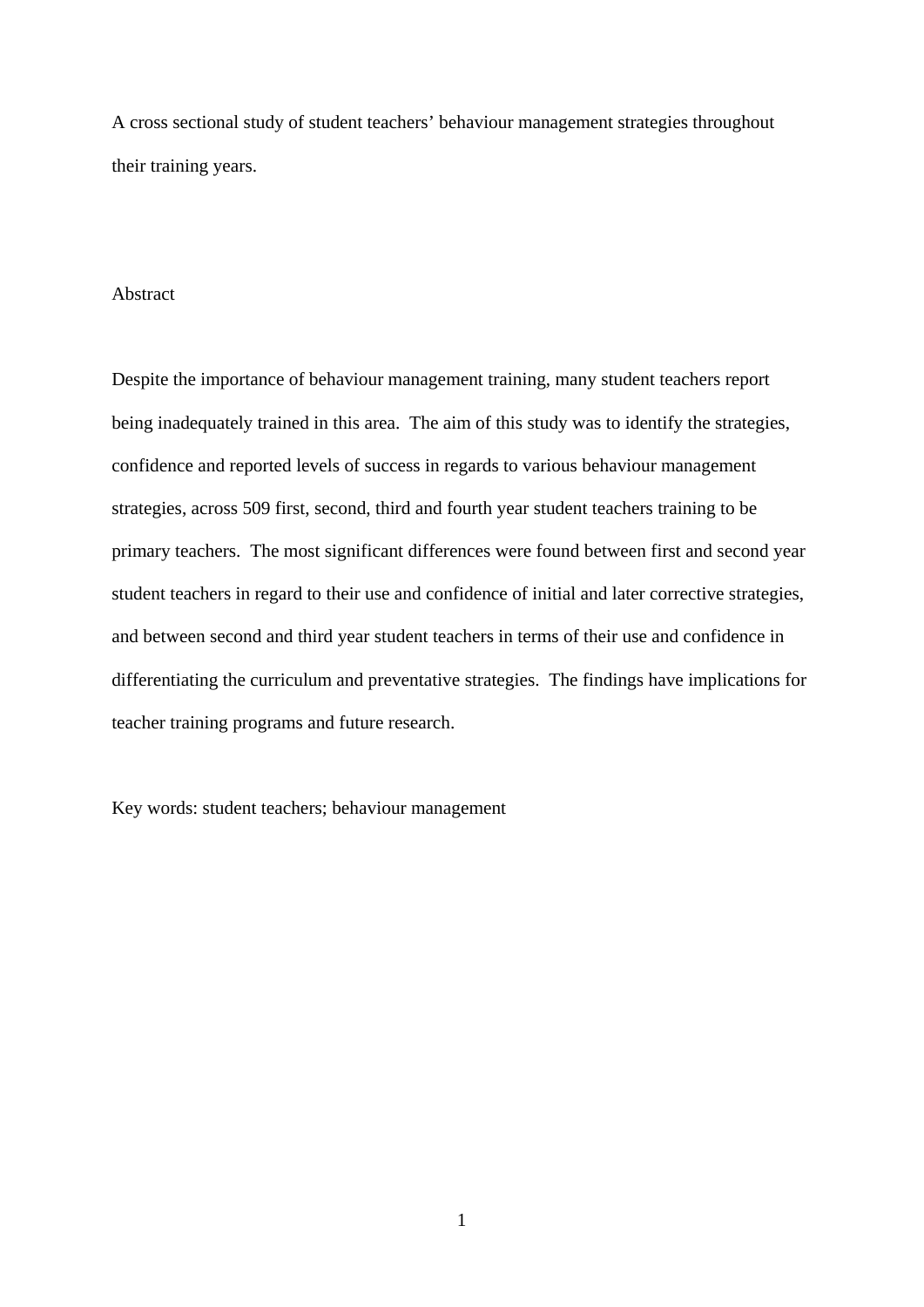Corresponding author:

Dr. Stuart Woodcock Lecturer Faculty of Education University of Wollongong Email: stuartw@uow.edu.au Tel: 02 4221-5038

Dr. Andrea Reupert, Senior Lecturer Department of Rural and Indigenous Health School of Rural Health Faculty of Medicine, Nursing and Health Sciences Monash University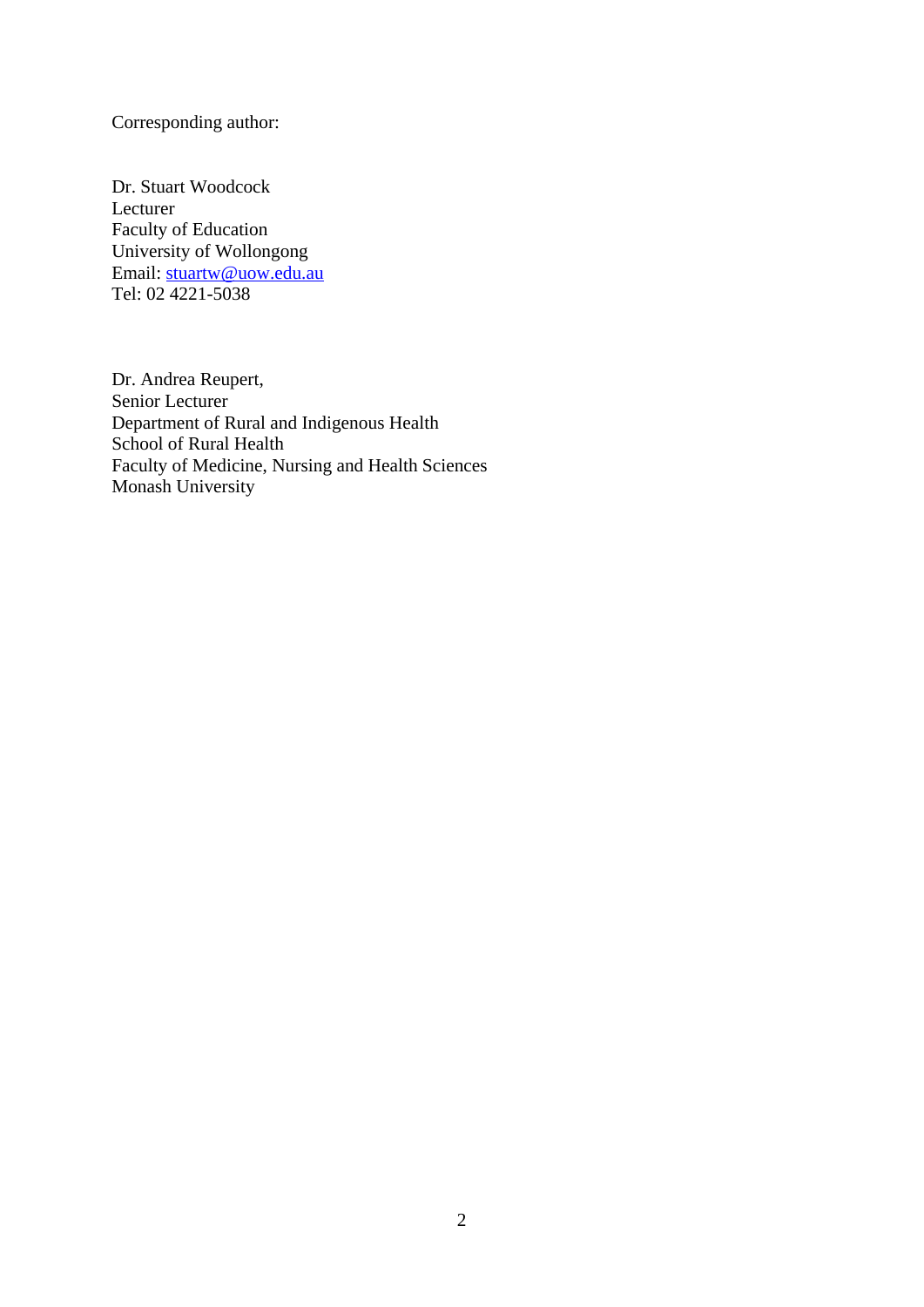Effective behaviour management is arguably one of the most valuable teaching skills that student teachers need to acquire. Teachers with sound classroom management skills are better able to support the educational needs of their students (Ormord, 2006) and tend to find teaching to be less stressful and demanding (Rogers, 2006). Student teachers have reported that discipline problems are their most stressing concern during practicum (Mastrilli & Sardo-Brown, 2002), and a deterrent to joining the profession once training is completed (Priyadharshini & Robinson-Point, 2003). Thus, for training purposes, it is important to ascertain what strategies student teachers are employing throughout their teacher education training, how confident they are in a range of behaviour management techniques, and what they find the most successful.

Many beginning teachers report feeling inadequately trained to deal with student misbehaviour (Aticik, 2007; Giallo & Little, 2003; Maskan, 2007; Merrett & Wheldall, 1993). For example, Giallo and Little (2003) investigated the differences between graduate and student teachers and found that both groups reported feeling only moderately prepared in behaviour management, with over 80% indicating they require additional training in this area. Such research highlights the gap in many teacher education programs in training student teachers to be effective classroom managers.

There have been some studies investigating the behaviour management practices of student teachers. In-depth interviews with nine Turkish student teachers found a tendency to employ preventative, positive and less intrusive methods, such as non-verbal messages, warning and positive reinforcement to manage student behaviour (Atici, 2007). More generally, Bromfield (2006) found that student teachers need to 'be in control,' because they believed that being in control was an indication of effective behaviour management. Tulley and Chiu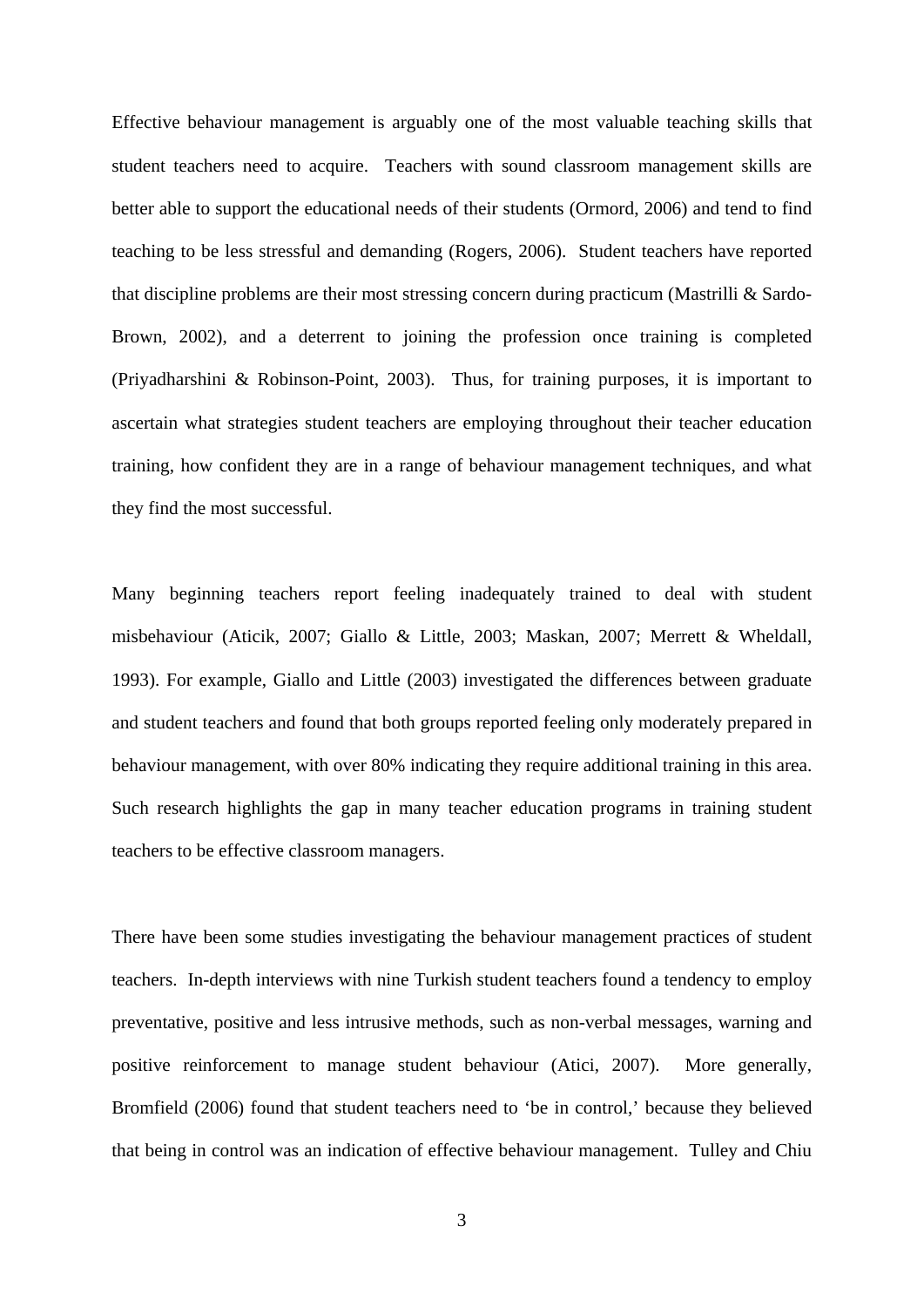(1995) invited student teachers to submit written narratives describing one effectively managed and one ineffectively managed incident. Content analysis revealed seven different strategies with the most effective being the more humanistic strategies, such as praise and approval, and the least effective being the most authoritarian, including the use of threats and warnings (Tulley & Chiu, 1995). Using a similar methodology, McNally, I'anson, Whewell and Wilson (2005) invited student teachers to describe a critical incident they had experienced after their first teaching practicum. The diversity of the incidents led these researchers to summarise that it was not appropriate to provide behaviour management 'tip sheets' as the context in which student teachers are placed are multifaceted, diverse and could not be easily generalized. Stoughton (2007) also employed the use of written narratives with student teachers, inviting them to record their philosophy and subsequent behaviour management practices. Student teachers were found to employ a range of strategies whilst on placement, though expressed varying reactions regarding the efficacy of some strategies, such as using stickers as rewards.

A related body of research focuses on teacher confidence or efficacy. Teacher confidence is an important mediator in determining how teachers interact with students generally, particularly with challenging students (Giallo & Little, 2003; Martin, Linfoot & Stephenson, 1999; Pajares, 1992). Confidence or self-efficacy can be defined as an individual's perception of his or her ability to implement a given behaviour required to produce certain outcomes (Bandura, 1986). Several theorists of teacher self-efficacy argue that teacher efficacy beliefs are context, and in many cases, subject specific judgements (see for example, Pajares, 1996). For instance, teacher self-efficacy beliefs have been studied in relation to science teaching (deLaat & Watters, 1995), moral education (Narvaez, Khmelkov, Vaydich & Turner, 2008), the arts (Garvos, 2009), and teaching English as a foreign language (Eslami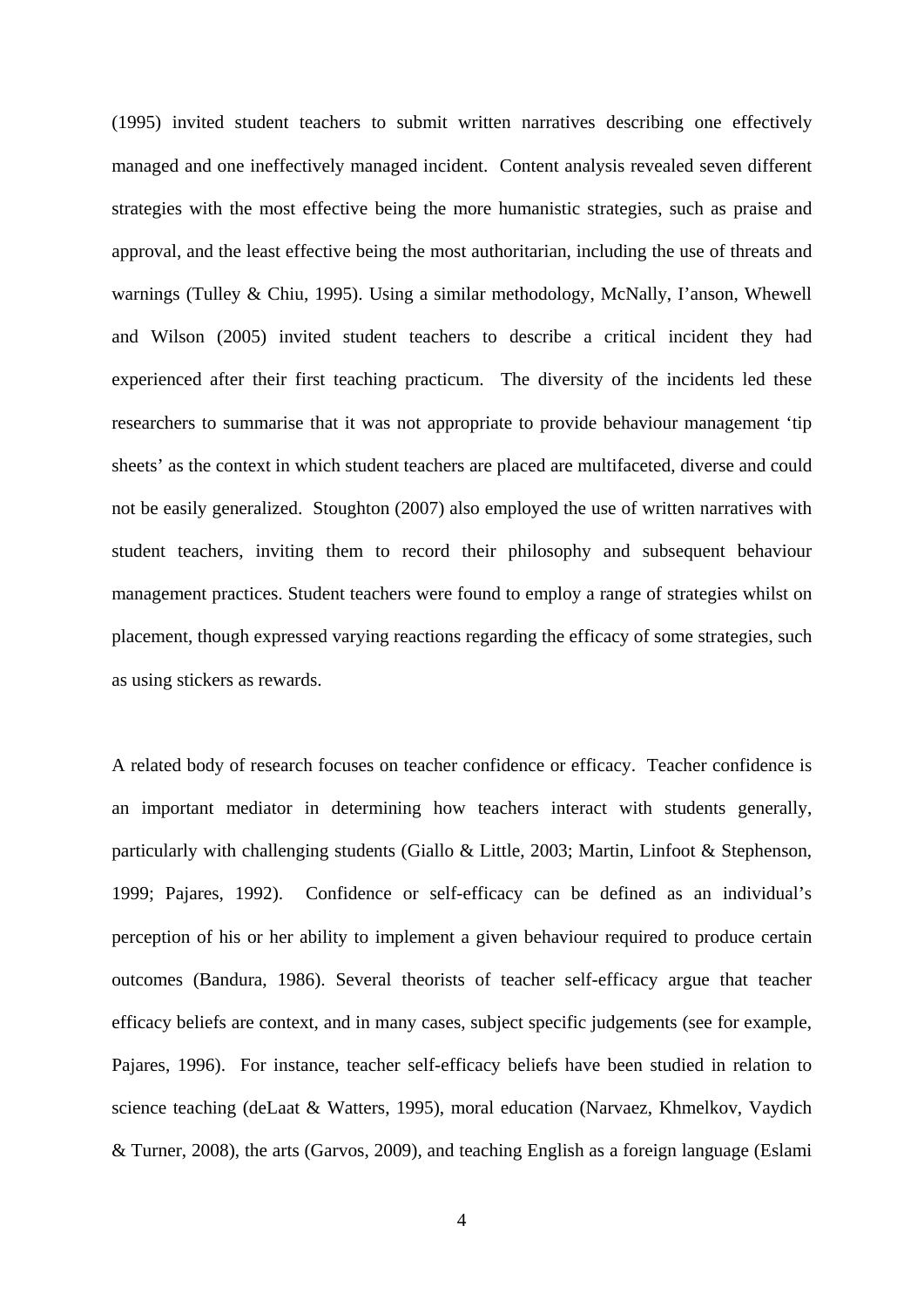& Fatahi, 2008). More specific to this paper, Emmer and Hickman (1991) found that discipline self-efficacy was distinct from other beliefs.

In relation to student teachers, Main and Hammond (2008) found that third year student teachers' self-efficacy beliefs, in relation to classroom management was high and even higher after practicum. Indicating that training and experience might enhance confidence, Giallo and Little (2003) found that practising teachers have a greater sense of self-efficacy than student teachers. At the same time, however, confidence in managing behaviour does not always translate to effective behaviour management practice. Main and Hammond (2008) found that even though student teachers' self-efficacy was high, the range of behaviour management strategies they employed was limited and did not incorporate strategies to deal with challenging and persistent behaviour. Emmer and Hickman (1991) reported that during practicum, student teachers rated themselves more highly on behaviour management than did their supervising teachers. They conclude that "unrealistically high self-efficacy might impede a teacher from making changes that would result in stronger teaching performance" (Emmer & Hickman, 1991, p. 764).

A teachers' sense of efficacy and behaviour management practice is acquired over many years and will be modified according to teachers' personal and professional beliefs, student groups, educational policies, professional experiences and the cultural context within which they are located. Similarly, student teachers change their beliefs, attitudes and practices over the course of their training. From research conducted with 23 student teachers, Jones and Vesilind (1996) found that whilst students' teaching knowledge was initially incomplete and idiosyncratic, after exposure to teaching practicums and university seminars, student teachers' knowledge became increasingly conceptual and interrelated. Specifically related to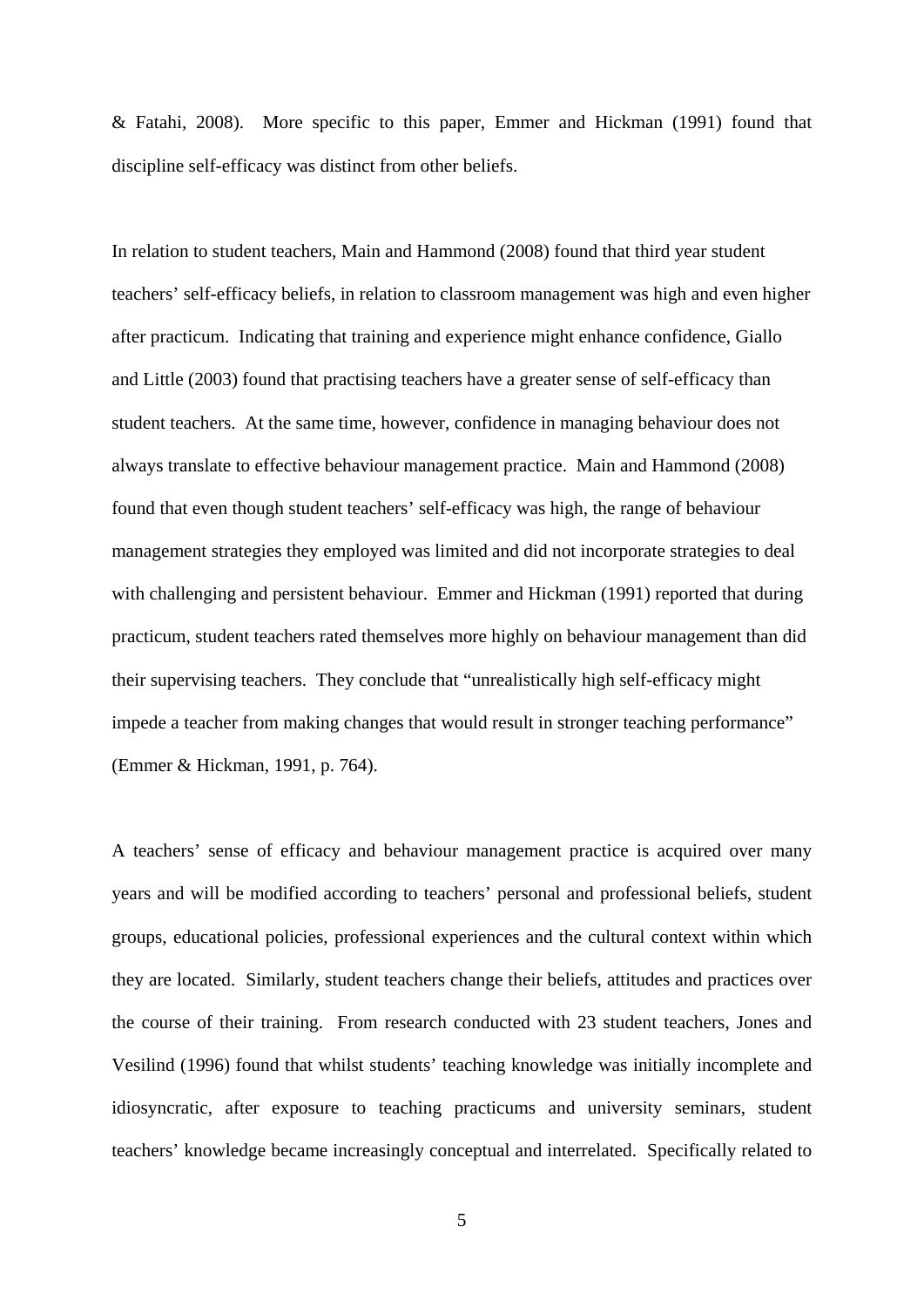behaviour management, Hoy and Woolfolk (1990) found that student teachers became more controlling and custodial and less confident that they could overcome the limitations of home environment and family background, over the course of teacher training.

Overall, there is some research examining the practices and self-efficacy of student teachers in relation to behaviour management. At the same time there is no research, that we have been able to locate, that has examined student teachers' behaviour management attitudes and practices throughout the course of teacher training. However, in our experience as teacher educators, we have found that student teachers' needs and views change throughout their training, according to the practicum experiences they have had, and the other, often university training, they have been exposed to. For example, in our experience of working with student teachers, some first year student teachers need convincing that behaviour management is a skill that they need to learn as many seem to believe that behaviour management will not be an issue for them and/or do not see that students might misbehave. In comparison, we have found that fourth year student teachers tend to be highly motivated to learn how to balance the curriculum and behavioural needs of students whilst being an independently functioning classroom teacher.

Thus, the aim of this cross-sectional study was to identify the behaviour management practices of first, second, third and fourth year student teachers. We also sought to identify how confident they were in using various behaviour management strategies. The third and final aim was to identify, across the four years, what they found most successful when dealing with behaviour management issues.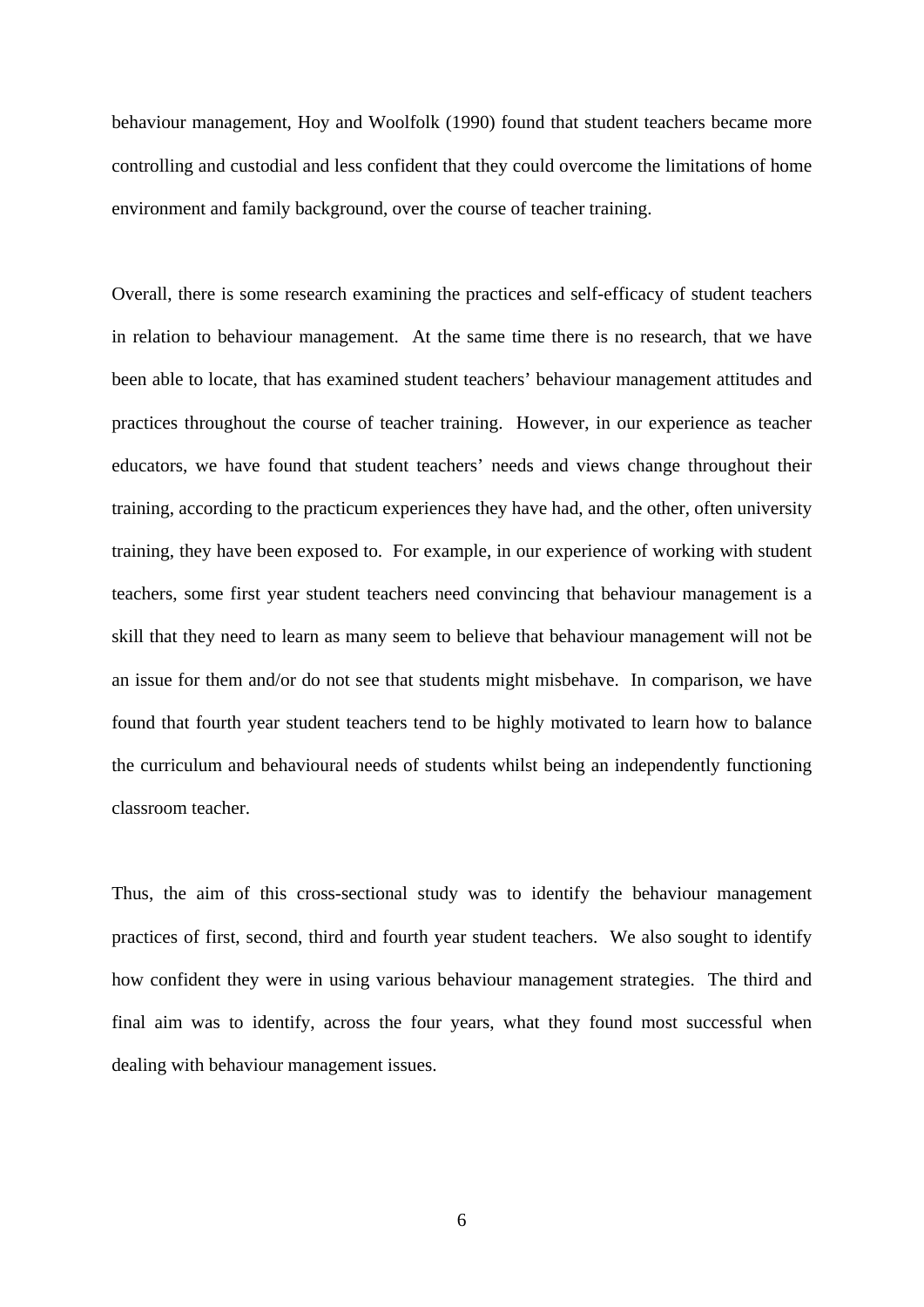# Method

# Context

The student teachers in this study were drawn from a regional university in New South Wales, Australia. The student teachers were undertaking a Bachelor of Education (Primary) degree which prepares graduates to teach children from Kindergarten to Year 6, ranging in age from five to 12. Alongside their university studies, student teachers are expected to successfully complete teaching practicums. In their first year they spend two weeks in the classroom, with a focus mainly on observing how schools and classrooms function. In the student teachers' second year, they are expected, in the first instance, to team teach, but then provide individual whole lessons. The third year practicum involves individual whole unit teaching while in the final fourth year practicum, student teachers are expected to complete a full term (ten week) internship, in which they run a class independently. See table one for the data collection points in relation to practicums over the four years.

| Year level                | Semester     | Data Collection Point         | Practicum  |
|---------------------------|--------------|-------------------------------|------------|
|                           |              |                               | length     |
| First year                | Semester one | Collection                    |            |
| $(N = 136)$               | Semester two |                               | 2 weeks    |
| Second year               | Semester one | Collection                    |            |
| $(N = 148)$               | Semester two |                               | 4 weeks    |
| Third year                | Semester one | Collection (after the 5 week) | 5 weeks    |
| $(N = 128)$               |              | practicum)                    |            |
|                           | Semester two |                               |            |
| Fourth year<br>$(N = 97)$ | Semester one | Collection                    |            |
|                           | Semester two |                               | 10 week    |
|                           |              |                               | internship |

Table 1: Data collection points and practicums over the four year teaching degree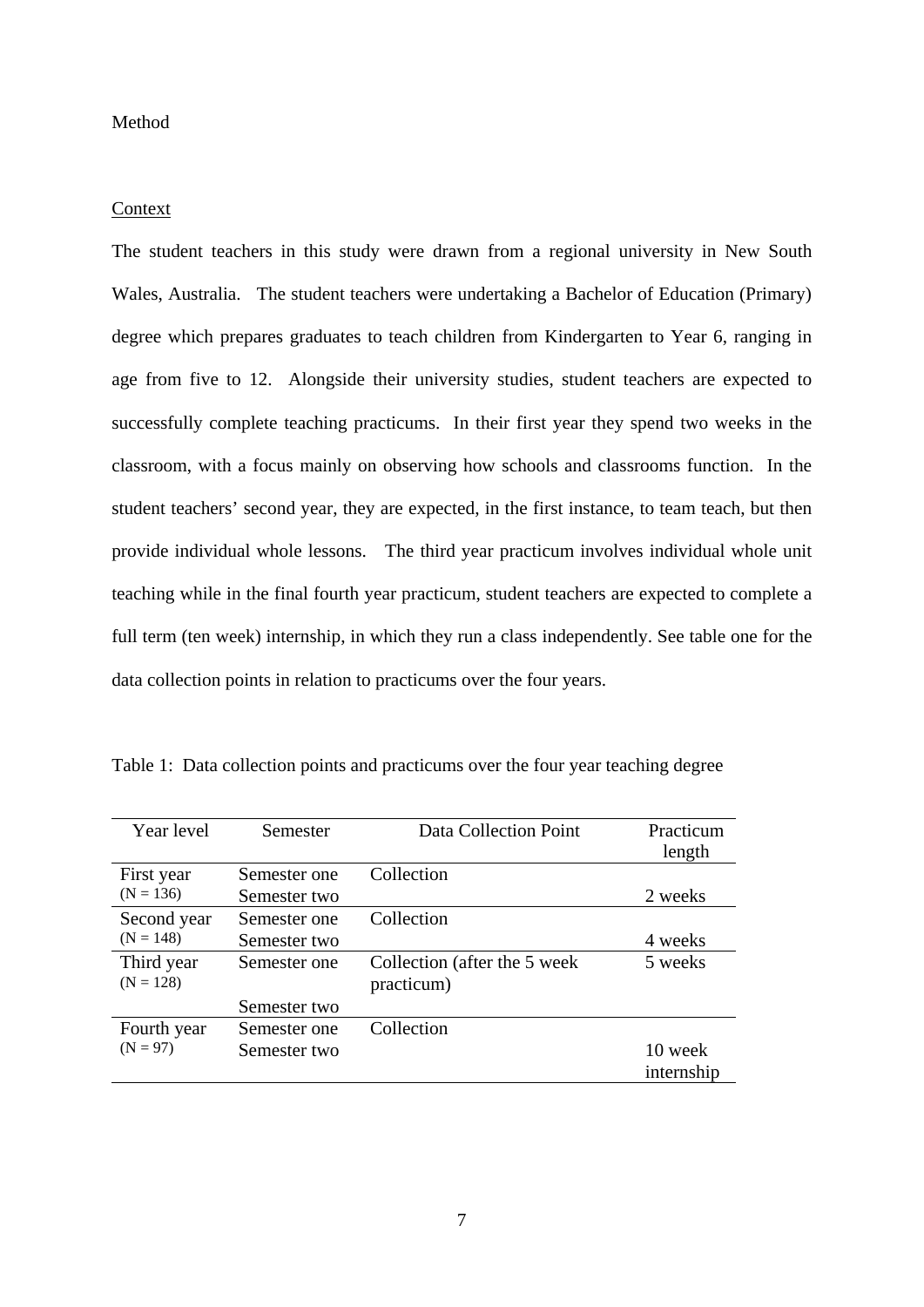# **Participants**

Participants included 509 student teachers enrolled in a four year teacher-training program at a university in New South Wales, Australia, 21% of who were male and 79% female, a similar ratio of male and female primary teachers in Australia (Callan, 2004). Participants included student teachers from each of the four years of the primary teaching course. See table two for participant demographics. The vast majority of student teachers in the degree are from an anglo-celtic cultural background and have grown up within a rural or regional area.

|                                 | Gender |        | <b>Cohort total</b> |  |
|---------------------------------|--------|--------|---------------------|--|
| Year level                      | Male   | Female | numbers             |  |
| <b>First year</b>               | 29     | 107    | 136                 |  |
| <b>Second year</b>              | 28     | 120    | 148                 |  |
| Third year                      | 29     | 99     | 128                 |  |
| <b>Fourth</b> year              | 20     | 77     | 97                  |  |
| <b>Total student</b><br>numbers | 106    | 403    | 509                 |  |

Table 2: Participant demographics

#### Instruments

The Survey Of Behaviour Management Practices (SOBMP) was specifically developed by the authors to assess student teachers' frequency, confidence and success of various behaviour management strategies (see Reupert & Woodcock, 2010, for more detail). The SOBMP included items that reflected a wide variety of behaviour management strategies ranging from prevention through to corrective strategies, as well as instructional practices, based on an extensive review of behaviour management textbooks and research articles.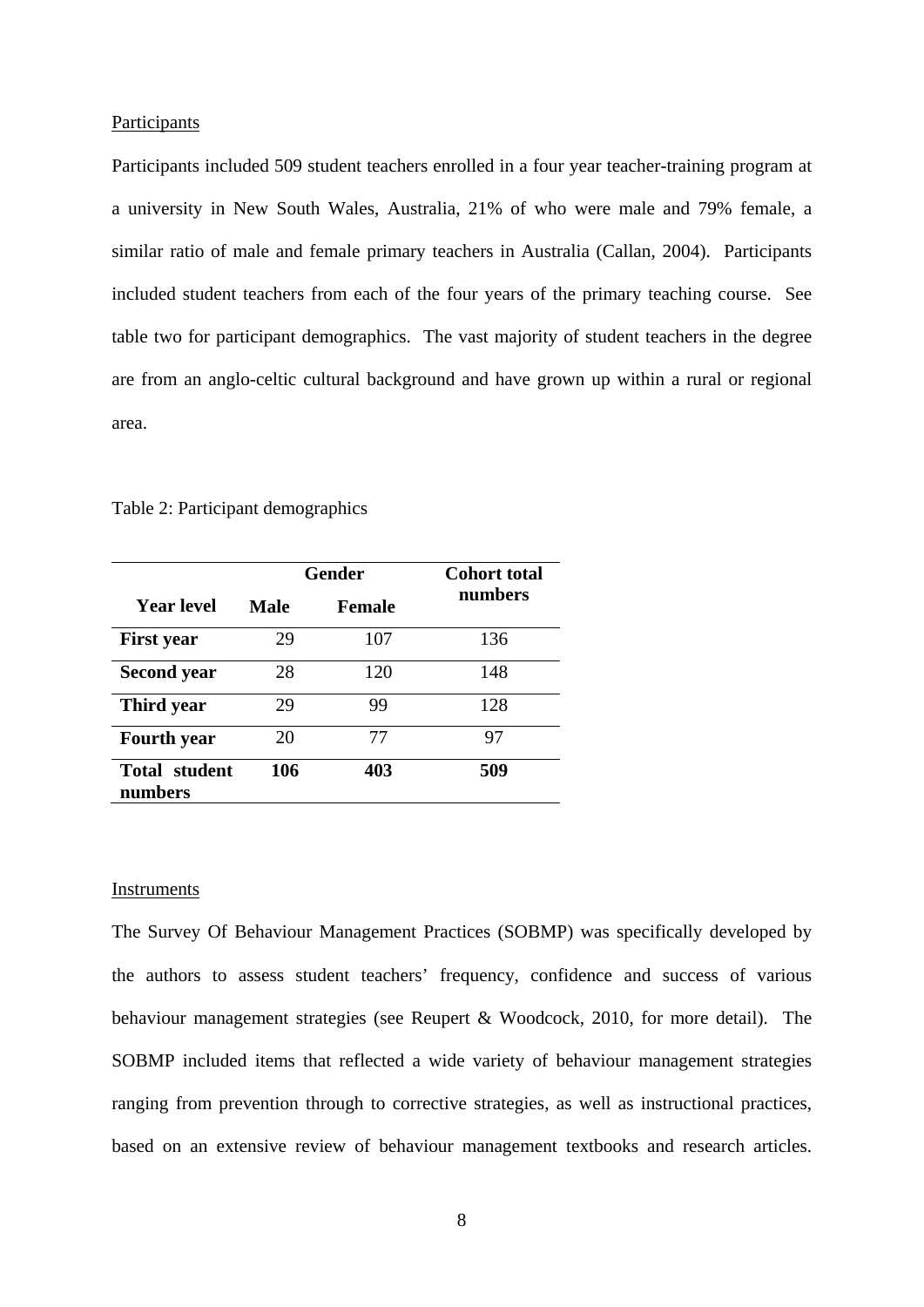Behaviour management references were located by a series of searches of the EBSCOHOST data base for papers published between 1990 and July, 2008. The search utilised a number of key words in combination, including 'behaviour/behavior management' 'school' 'teacher' 'classroom' in primary/elementary as well as secondary/high school settings. A variety of behavior management textbooks were also accessed that spanned the theoretical spectrum, from behavioural approaches (e.g. Canter & Canter, 1992) through to Glasser's choice theory (Dotson & Glasser, 1998). Instructional and differentiation strategies were included, such as utilizing additional supports, providing an authentic and/or differentiated curriculum and lesson pacing when they were specifically related to behaviour management principles (e.g. Lawrence-Brown, 2004; Sugai & Horner, 2002). Given the focus of the study was generalist teaching, strategies identified from specialized institutions such as juvenile delinquent settings and special schools were excluded in the instrument development.

From the literature view, 31 items were identified, which were then placed on a five point Likert-scale. Participants were then invited to rate their frequency use, confidence, and success of each strategy. The Likert-scale included five points ranging from 1 (not at all) through to 5 (extremely). Thus, the higher the participants' score the more frequent/confident/successful student teachers scored on a certain behaviour management strategy. The complete questionnaire can be obtained from the authors.

The items were categorised into five subscale variables through factor analysis using principal components extraction and Varimax rotation and consisted of: preventive strategies, rewards, initial corrective strategies, later corrective strategies, and differentiation strategies. Preventive strategies consisted of strategies commonly considered to prevent behavioural issues from arising, such as establishing routines, seating arrangements, and class rules (e.g.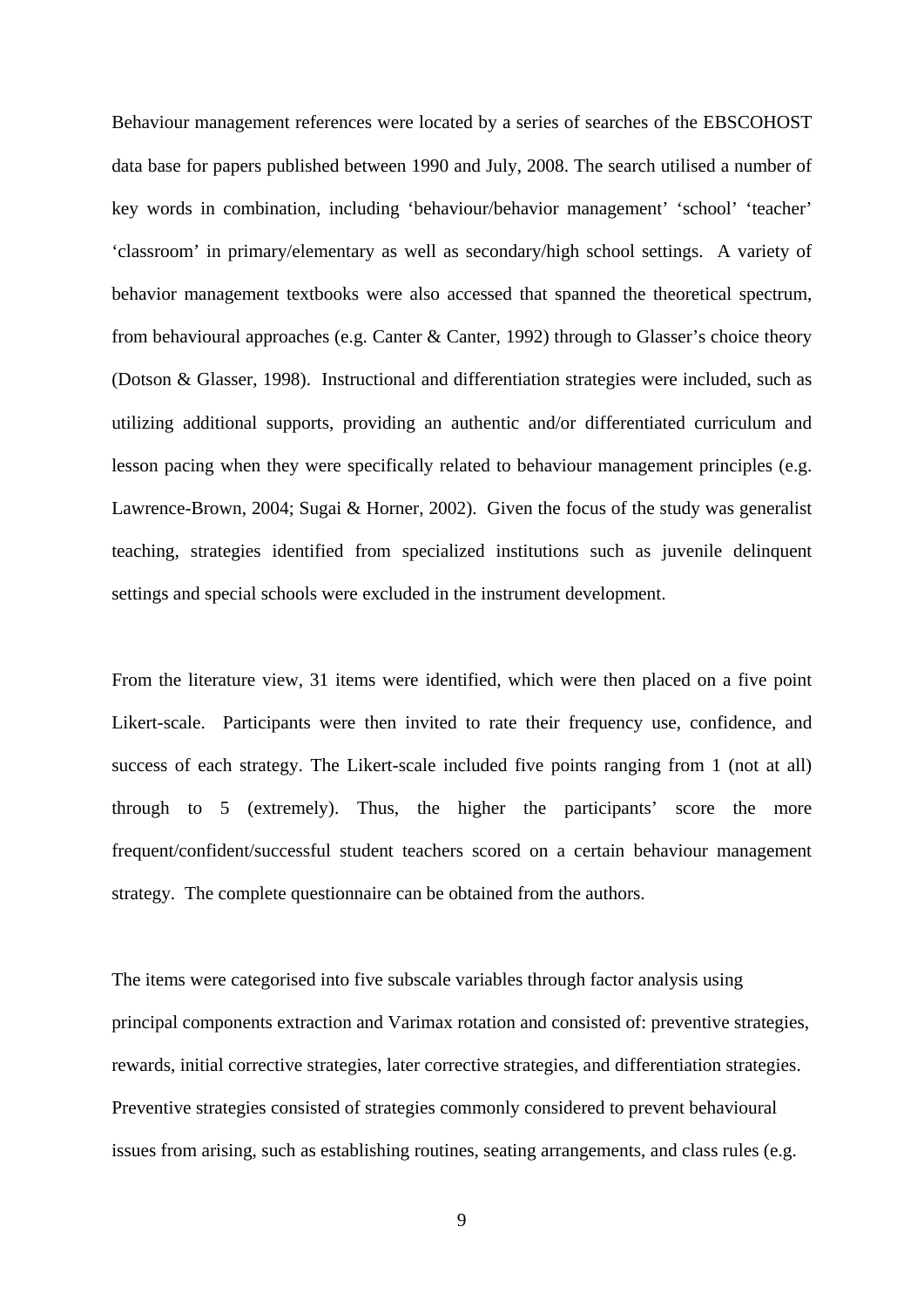Kern & Clemens, 2007). The reward subscale included strategies related to the use of rewards (e.g. "provide rewards such as stickers" see Canter & Canter, 1992). The initial corrective subscale included items involving mild or low intrusive corrective strategies such as proximity control, signalling, and re-directive statements (e.g. Rogers, 2007). In comparison, later corrective strategies focused on relatively more intrusive strategies, such as time out and behavioural contracts (e.g. Nelson, 1996). Differentiated strategies were based on adapting and differentiating the curriculum to meet students' needs (e.g. Sugai & Horner, 2002). Internal reliability analyses (Cronbach's alpha) resulted in acceptable (>.7) alpha coefficient scores of reliability for frequency, confidence, and success. Of the initial 31 strategies five items did not load substantially onto either of the dimensions and were deleted from subsequent analysis.

# Procedure

A pilot study of the SOBMP was conducted to obtain feedback on the questionnaire items with 42 student teachers (not included in this data set). Based on their feedback, minor changes to the instrument were made. All participants for the present study were surveyed in semester one, at each year of the four year course (see table 1). Participants were approached at the end of a lecture and the surveys were distributed by colleagues of the researchers. Ethics approval was obtained by the relevant university committee.

#### Results

Means, standard deviations, and one-way (multivariate) analyses of variance (MANOVAs) were carried out to examine student teachers' frequency use, confidence, and success in various management practices.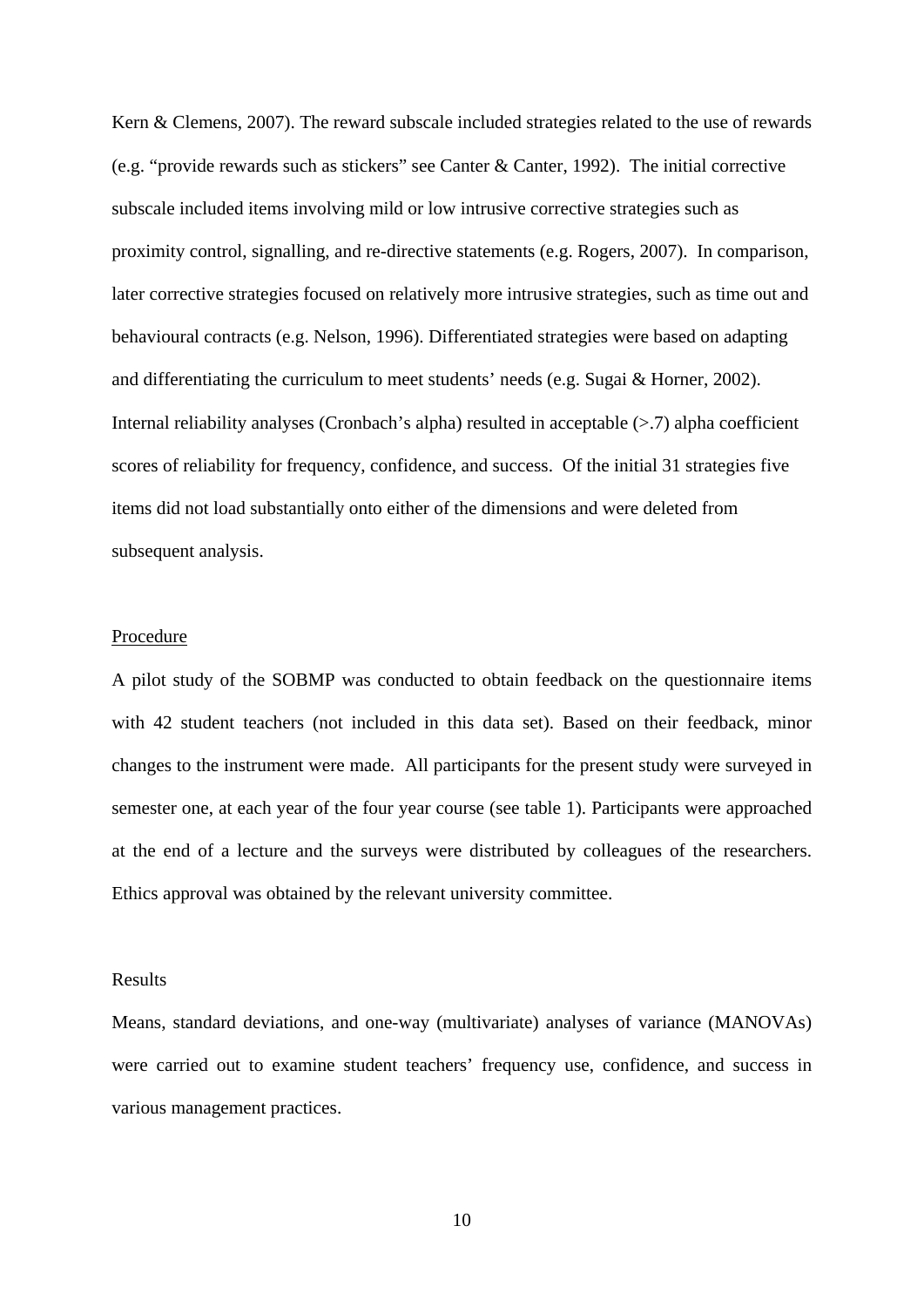#### First to Second Year

As figure one indicates, significant differences ( $p<0.003$ , F= 16.367) were found within the frequency of initial correction strategies between first and second year student teachers. Student teachers in their second year of the course would use initial correction strategies more often  $(M = 3.40)$  than those in their first year  $(M = 2.99)$ . Moreover, this was particularly so in that second year student teachers would use strategies such as move closer to the student (M<sup>1</sup>-M<sup>2</sup> = +.710), use non-verbal body language (M<sup>1</sup>-M<sup>2</sup> = +.530), and say the student's name as a warning  $(M^1-M^2 = +0.490)$  more frequently than their first year counterparts.

There were also significant differences between the frequency ( $p < .003$ ,  $F = 14.085$ ), confidence (p<.003, F= 34.909), and success (p<.003, F= 12.589) of later correction strategies between year one and year two student teachers. Those in their second year would use later correction strategies less frequently  $(M= 1.60)$  than those in their first year  $(M-$ 2.03). Moreover, second year student teachers felt less confident  $(M^1-M^2 = -0.753)$  and less successful ( $M^1-M^2 = -0.484$ ) using later correction strategies than first year student teachers. This was particularly so in regards to referring students to other professionals (frequency:  $M^{1} - M^{2} = -.570$ ; confidence:  $M^{1} - M^{2} = -.950$ ; success:  $M^{1} - M^{2} = -.600$ ), contacting the student's parents (frequency:  $M^1 - M^2 = -.590$ ; confidence:  $M^1 - M^2 = -.910$ ; success:  $M^1 - M^2 = -.710$ ), and referring the student to the principal or assistant principal (frequency:  $M^1-M^2 = -0.590$ ; confidence:  $M^1 - M^2 = -1.02$ ; success:  $M^1 - M^2 = -0.800$ .

In regards to the self-reported use of differentiation strategies within the classroom, significant differences ( $p$ < .003, F= 16.615) were found between first and second year student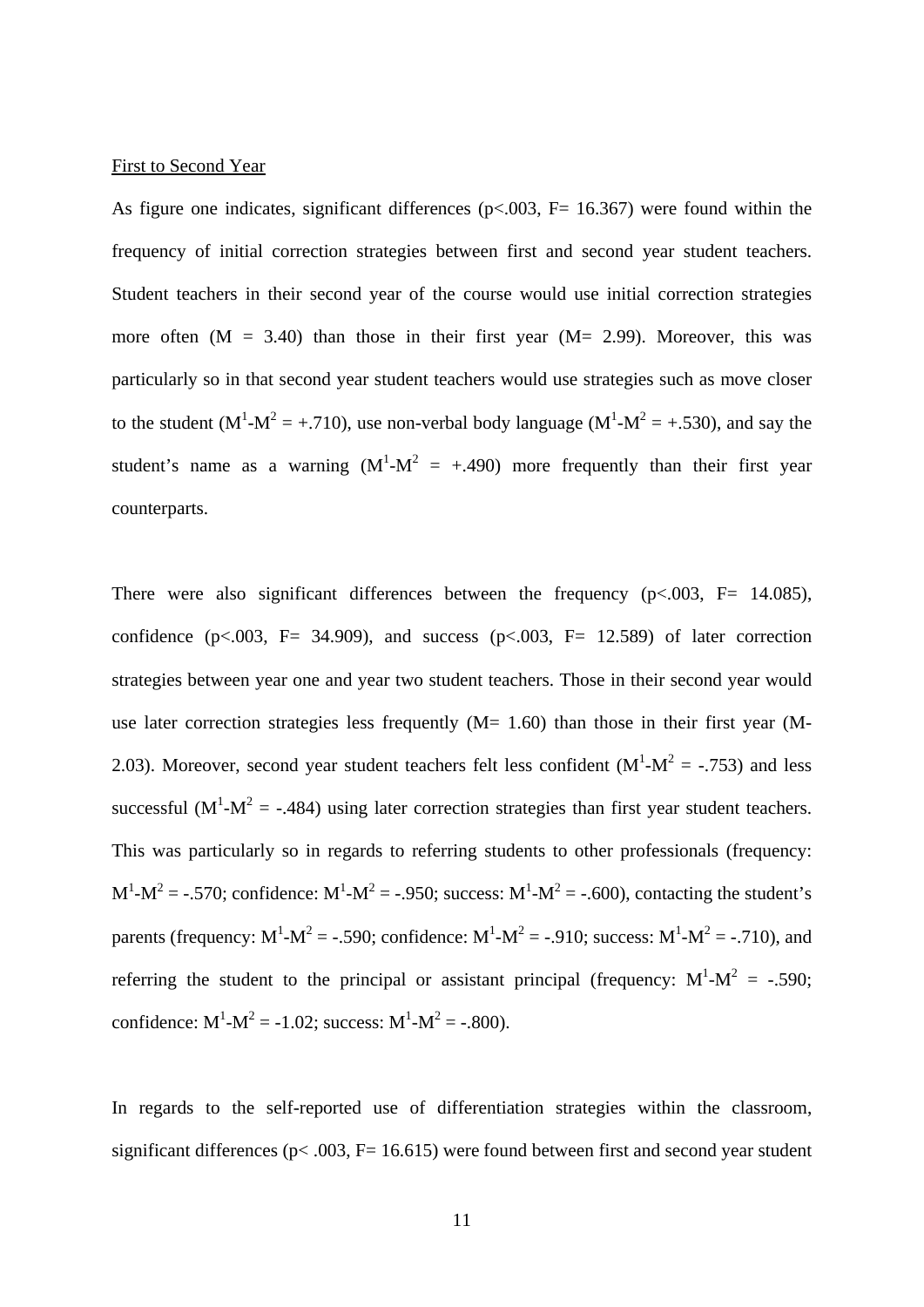teachers' confidence. Student teachers in their second year of the course felt less confident  $(M= 2.350)$  in differentiating the curriculum than their first year counterparts  $(M = 2.859)$ . Moreover, it was the adaptation of the curriculum in particular that the second year student teachers felt less confident in  $(M^1-M^2 = -.660)$ . There were no significant differences in regards to the frequency use ( $p = .658$ ,  $F = .197$ ) and success ( $p = .295$ ,  $F = 1.101$ ) of differentiated strategies between first and second year student teachers.

No significant differences were found in regards to differences amongst first and second year student teachers' usage, confidence and success in preventative strategies (frequency:  $p =$ .245, F= 1.355; confidence: p = .054, F= 3.748; Success: p = .208, F= 1.597) or use of rewards (frequency:  $p = .012$ ,  $F = 6.407$ ; confidence:  $p = .688$ ,  $F = .162$ ; Success:  $p = .618$ ,  $F =$ .249).

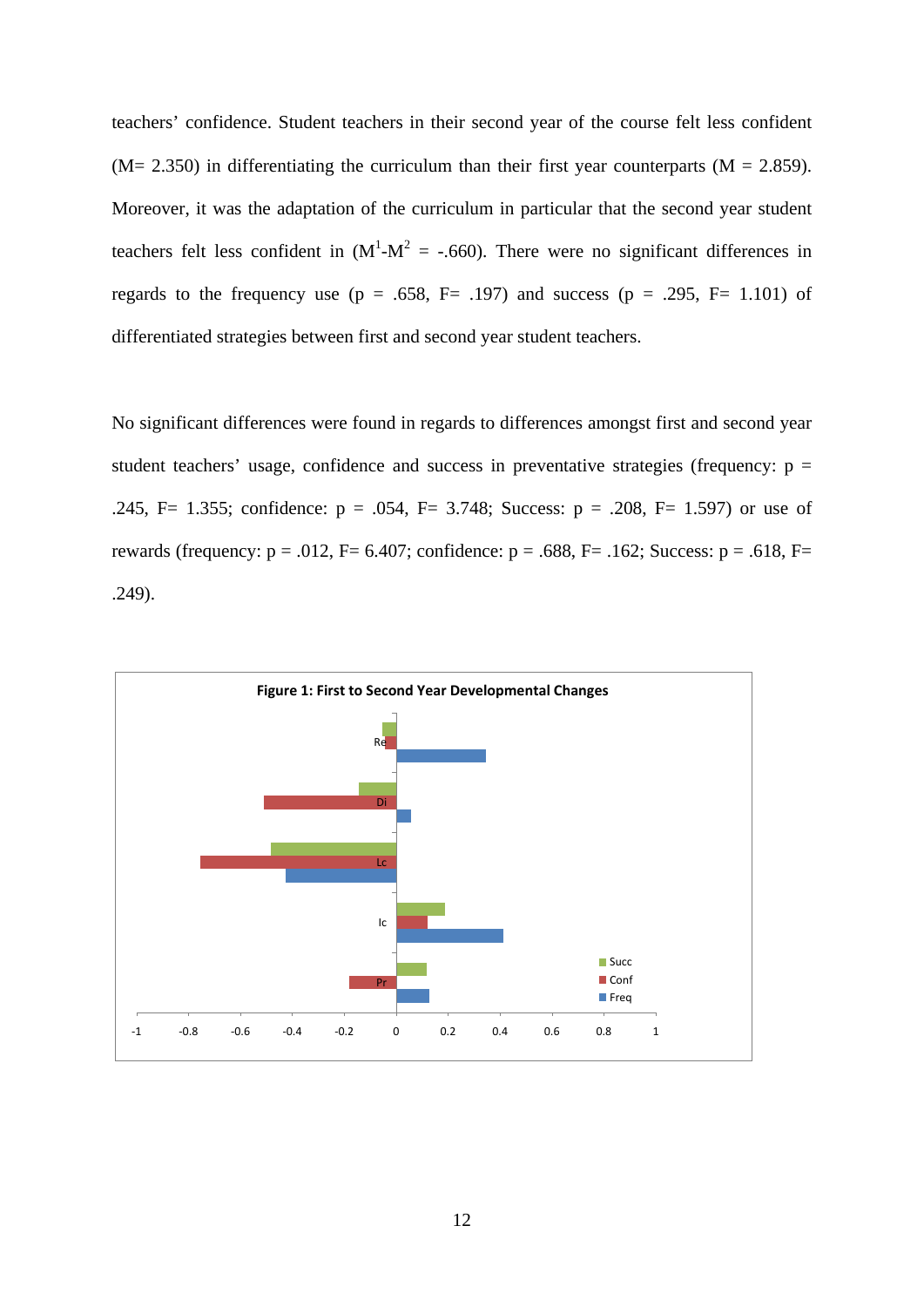#### Second to Third Year

As can be seen in figure two, differences occurred between the self-reported frequency, confidence and success of various behaviour management strategies between second and third year student teachers. In regards to preventative strategies, significant differences were found between the proposed frequency use ( $p$ < .003,  $F = 14.783$ ) and confidence ( $p$ < .003, F = 9.321) between second and third year student teachers. Third year student teachers would use preventative strategies more often  $(M = 3.328)$  than second year student teachers  $(M = 1.328)$ 2.943). More specifically, third year student teachers would change the seating positions of targeted students and whole class seating arrangements ( $M^1-M^2 = +.660$ , and  $M^1-M^2 = +.640$ respectively) more often than their second year counterparts. Furthermore, third year student teachers felt more confident in using preventative strategies  $(M^1-M^2 = +0.308)$ . This was especially so in regards to feeling more confident in employing student-centred teaching approaches  $(M^1-M^2 = +0.510)$ . There were, however, no differences in the success of preventative strategies ( $p = .038$ ,  $F = 4.370$ ) between student teachers in their second and third year.

Third year student teachers significantly ( $p < .003$ ,  $F = 9.083$ ) used later correction strategies more often than second year student teachers. There were, however, no differences in the confidence ( $p = .550$ ,  $F = 3.735$ ) or success ( $p = .126$ ,  $F = 2.362$ ) in using later correction strategies between second and third year student teachers. There were differences amongst the frequency (p< .003, F = 31.663), confidence (p< .003, F = 30.615), and success (p< .003,  $F = 13.434$ ) of differentiated strategies between second and third year student teachers. Those in their third year used differentiated strategies more often  $(M = 3.115)$  than those in their second year (M = 2.267). Moreover, third year student teachers felt more confident ( $M^1$ - $M^2$  =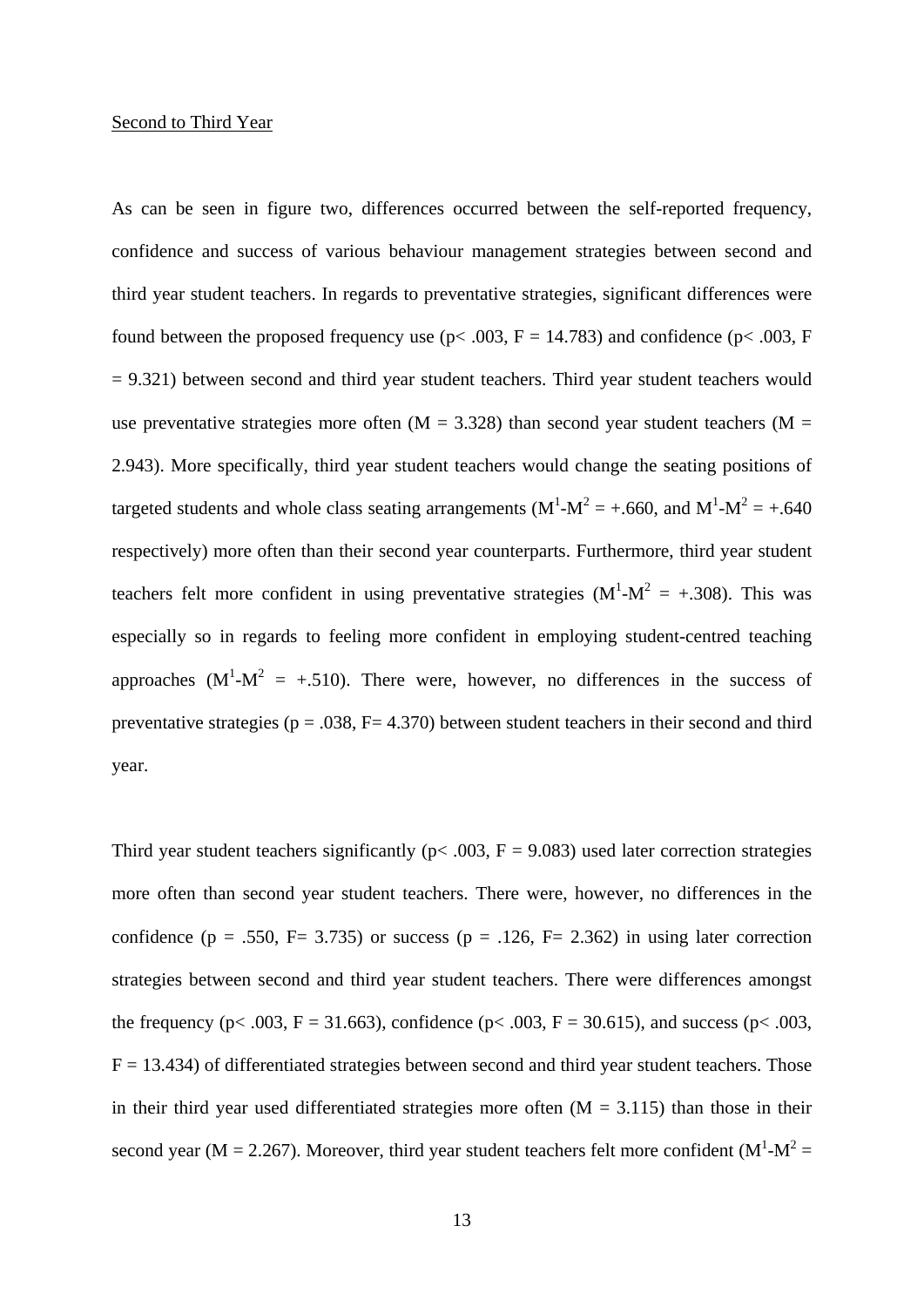+.768) and more successful ( $M<sup>1</sup>$ - $M<sup>2</sup>$  = +.572) using differentiated strategies than second year student teachers.

No differences occurred between those in their second and those in their third year of the course in regards to using initial correction strategies (frequency:  $p = .018$ ,  $F = 5.685$ ; confidence:  $p = .067$ ,  $F = 3.394$ ; Success:  $p = .140$ ,  $F = 2.198$ ) or use of rewards (frequency: p  $= .279$ , F= 1.180; confidence:  $p = .345$ , F= .896; Success:  $p = .580$ , F= .307).



# Third to Fourth Year

There were no significant differences amongst the self-reported frequency, confidence, or success in any of the itemised behaviour management strategies between third and fourth year student teachers.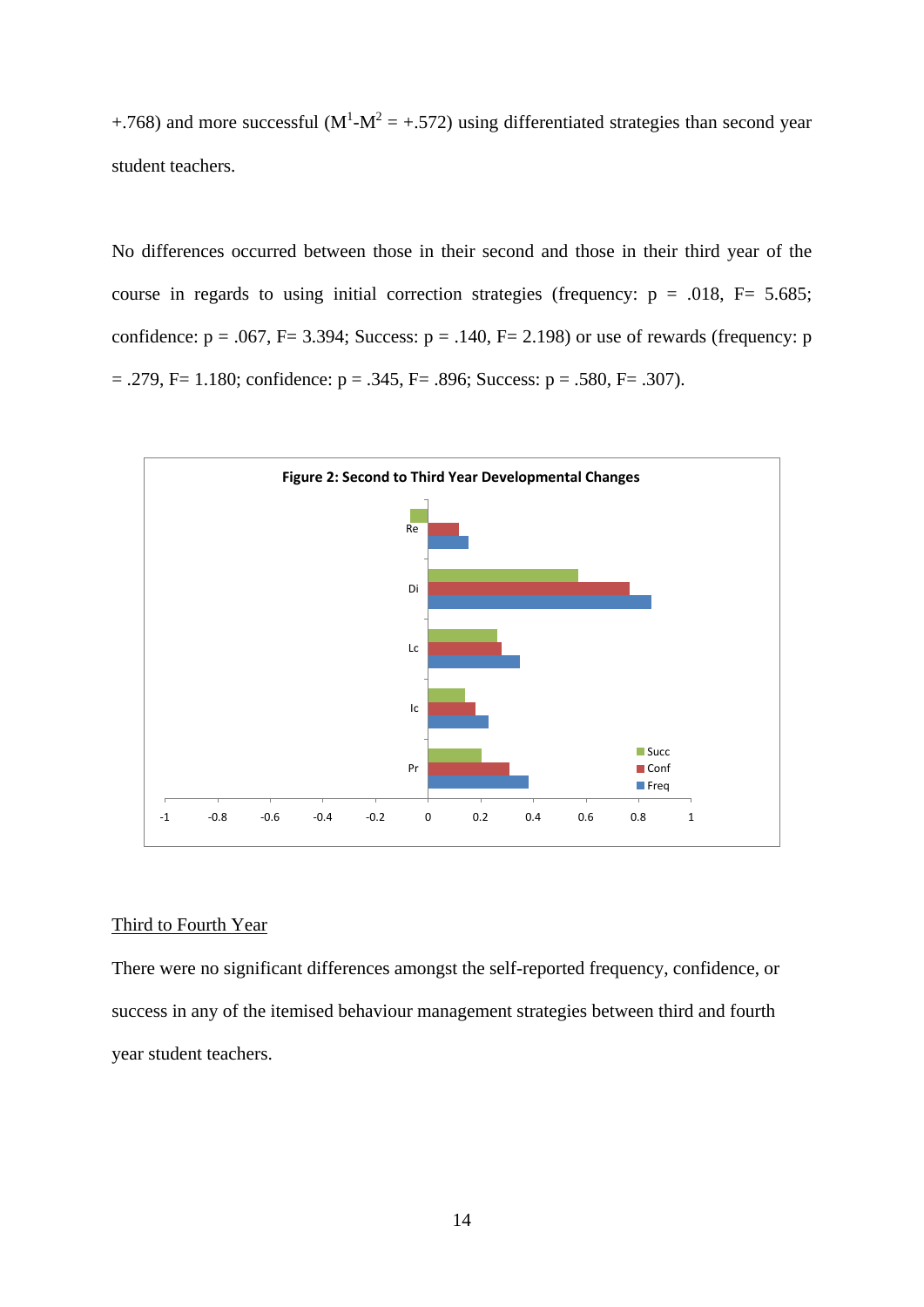

# Discussion

The study demonstrates that student teachers differ, according to year level, in regards to the use, confidence and success of various behaviour management strategies. In comparison to first year students, second year student teachers report using significantly less later corrective strategies (in particular, contacting a student's parents, and referring students to a member of the administrative team). They are also significantly less confident in these types of strategies, and consider them to be significantly less successful. This result demonstrates a substantial change in thinking and use regarding later or more intrusive corrective strategies. Even though the frequency in which student teachers use later correction significantly increased between second and third year, they are not employing it as frequently as first year student teachers believe they would. Perhaps second year student teachers see the benefits of more subtle, less intrusive behaviour management strategies, as they experience the realities of the classroom (via the practicum) and learn more about schools, students and teaching at university. Student teachers probably also recognise, between the first and second year, that they are not in a position to readily call a child's parents, or send a student to the principal.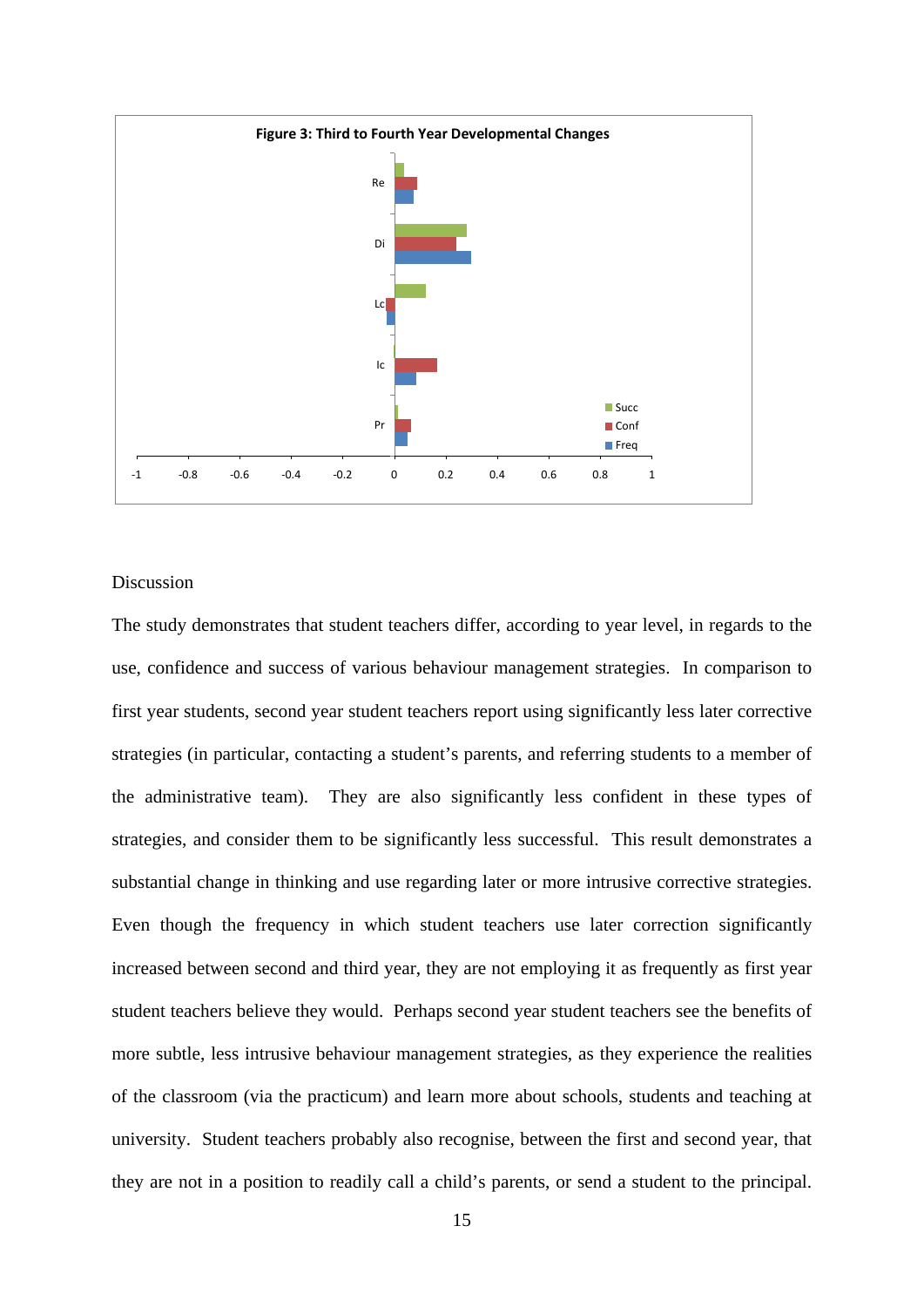Instead, compared to first year student teachers, second year students are significantly employing more initial corrective strategies, in particular moving closer to the student, using non verbal body language and saying a student's name as a warning. Hoy and Woolfolk (1990) found after spending time in schools, student teachers were more likely to adapt a controlling orientation. Bromfield (2006) also found that student teachers' preference was to employ reactive or corrective strategies. This study extends previous work by showing that rather than becoming more controlling per se, student teachers increasingly employ less intrusive corrective strategies, as opposed to relatively more intrusive strategies, that might still serve to 'control' students, but in a subtle and less intrusive manner.

Additionally, compared to first year student teachers, second years report feeling less confident in differentiating the curriculum to meet the needs of students, perhaps in appreciation of how difficult such strategies are to implement. This self-reported attribute however significantly improves, between second and third year, possibly as a result of additional training and experience. Emmer and Hickman (1991) found that confidence regarding classroom management varies from other teaching practices. We extend this work by finding that student teachers' confidence varies according to type of behaviour management practice (i.e. differentiation and corrective strategies), indicating that within the classroom management concept there are potential variations.

Compared to second year teaching students, third years report using significantly more differentiated instructional strategies. They also become significantly more confident in using these types of strategies, and consider them to be significantly more successful. These results demonstrate a significant increase in behaviours aimed to cater and adapt to students' needs, interests and learning styles. This is a positive result because, as Tomlinson (1999) claims,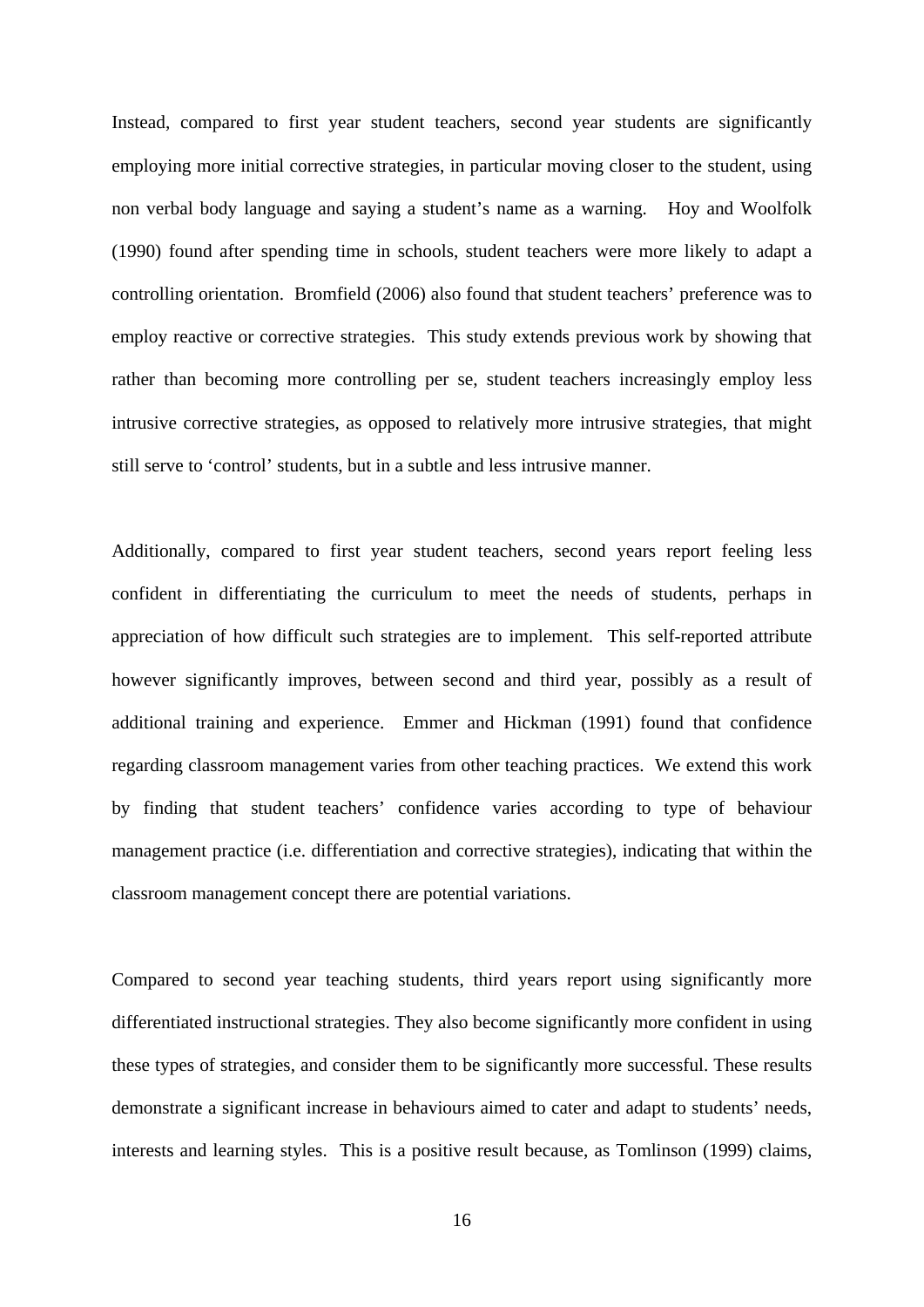differentiating the curriculum prevents behavioural problems from occurring and so are an effective preventive strategy for teachers to employ. There was also a significant increase in the frequency and confidence in using preventative strategies between second and third year student teachers, such as changing students' seating positions. Again, such a finding suggests that with time, training and experience student teachers are increasingly employing more proactive approaches that may perhaps not be so readily appreciated by first year student teachers.

The findings from the study interestingly reveal that there are no significant changes between third and fourth year student teachers in regards to frequency, confidence or success in rewards, prevention, differentiation, initial correction, and later correction. However, it is important to note that in the present study, data were collected *before* the fourth year student teachers' final comprehensive practicum (the internship). It would have been interesting to have measured fourth year student teachers' behaviour management views after this important training experience. Such a 'no change' result tentatively indicates that there could be a link between classroom management strategies and school experience, given that changes were apparent throughout each of the other four years, after practicum experiences.

Additionally, the findings indicate that the frequency, confidence, and success of rewards did not change over the four years of training. This could be due to the controversial nature regarding the use of rewards as a behaviour management tool, and that the resulting mixed messages might mean that student teachers' views and practices in this specific area are confused and/or do not change over time. Different teachers, as do researchers have different views regarding the use of rewards as an effective management tool (Edwards & Watts 2008). Hoffman and colleagues (2009) found that all of the 86 elementary teachers surveyed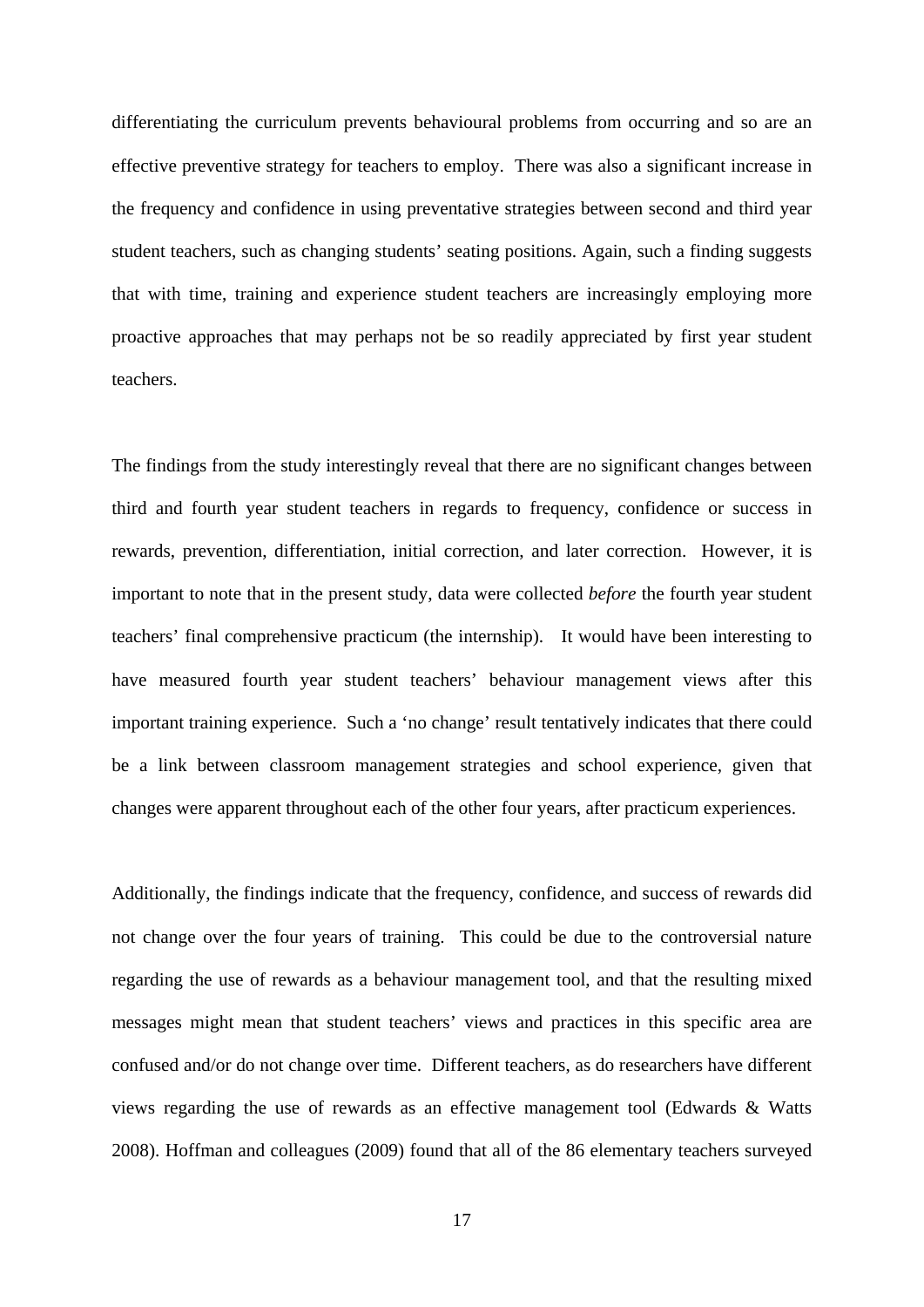employed rewards, in one form or another, even though only one third believed that rewards should be used conditionally, indicating that contextual issues and limits play a role in their use. Some, albeit few, reported that rewards should not be used or were undecided about its utility, even though at the same time reported using rewards in their classroom. Such data underscore the confusing nature of rewards in classrooms which perhaps contributed to the 'no change' results found here across the four year levels.

Across the four years of training, student teachers' self-reported use of behaviour management changes from relying on relatively intrusive behaviour management strategies, such as sending a student to the principal, to employing more subtle corrective strategies such as moving towards students or saying a student's name as a warning. As student teachers progress through their training course overall, their frequency use, confidence, and success in preventative, differentiation, and initial corrective strategies increases from their initial year to final graduating year. Furthermore, while there was a significant reduction in student teachers' frequency use, confidence, and success of more intrusive corrective strategies in their initial years, in their latter years of training this did not change.

While the use of preventive and differentiated strategies does increase over the four years of training, overall, in their final year, student teachers most frequently employ initial correction strategies, followed by rewards, and then preventative and differentiated strategies. The least used strategies employed by fourth year students were the later correction strategies. Final year student teachers felt most confident in using initial correction strategies, followed by rewards, preventative strategies, differentiation strategies, and then later correction strategies. However, their most successful strategies were prevention, differentiation, initial correction and rewards, followed by later correction strategies. The finding that student teachers found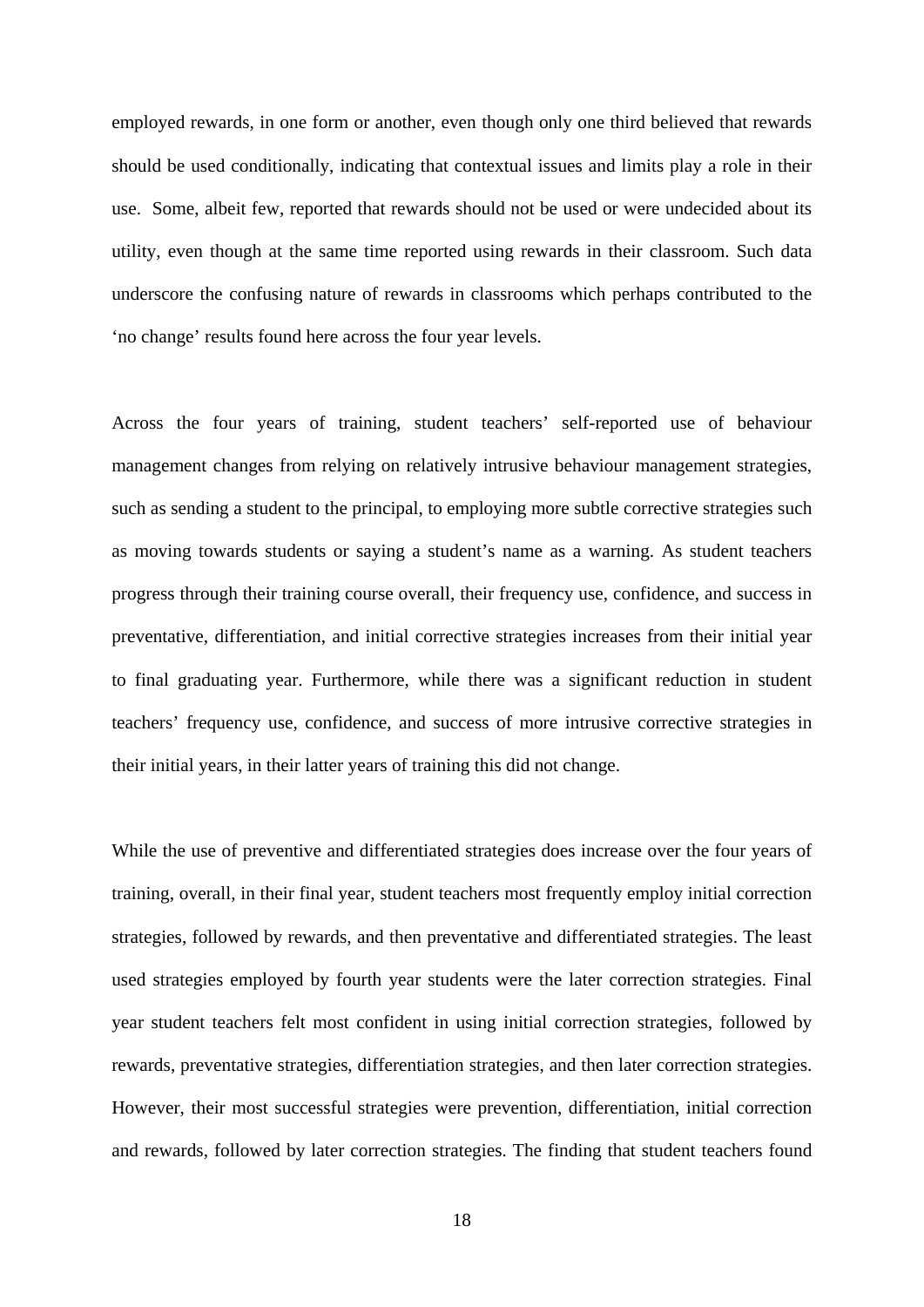success when using prevention and differentiation mirrors other research (see Bambara & Kern, 2005; De Jong, 2005; Simonsen, Fairbanks, Briesch & Sugai, 2008): nonetheless, it is concerning that student teachers are most frequently employing low level corrective strategies in their final year of training, rather than more proactive approach to classroom management.

The results highlight a need for a sequential model of behaviour management that is embedded into student teachers' practicum experiences and year level. Given that first year student teachers reported using mostly reactive, albeit low level corrective strategies, the need to highlight an engaging curriculum to promote discipline is required in the early stages of training. Additionally, from the very beginning of professional learning it is important that student teachers are provided with appropriate role models of preventive practice in schools and given opportunities for reflection regarding what they see and experience. Conversely, the self-reported lower scores for later corrective strategies might also indicate a need for student and beginning teachers to engage with wider school supports such as principals and behavioural specialists.

As the current study found a drop in confidence between first and second years, towards a range of behavioural strategies, student teachers coming off their first practicum might well require debriefing and additional support around issues regarding "being a teacher' and dealing with behaviour management strategies. The drop in confidence might not necessarily be a negative experience of student teachers, but might instead motivate them to reflect on why certain strategies are inappropriate and to develop a broader repertoire of responses. It is, we believe, up to teacher educators to provide opportunities for student teachers to reflect on these experiences and consider what this means for them as future teachers and classroom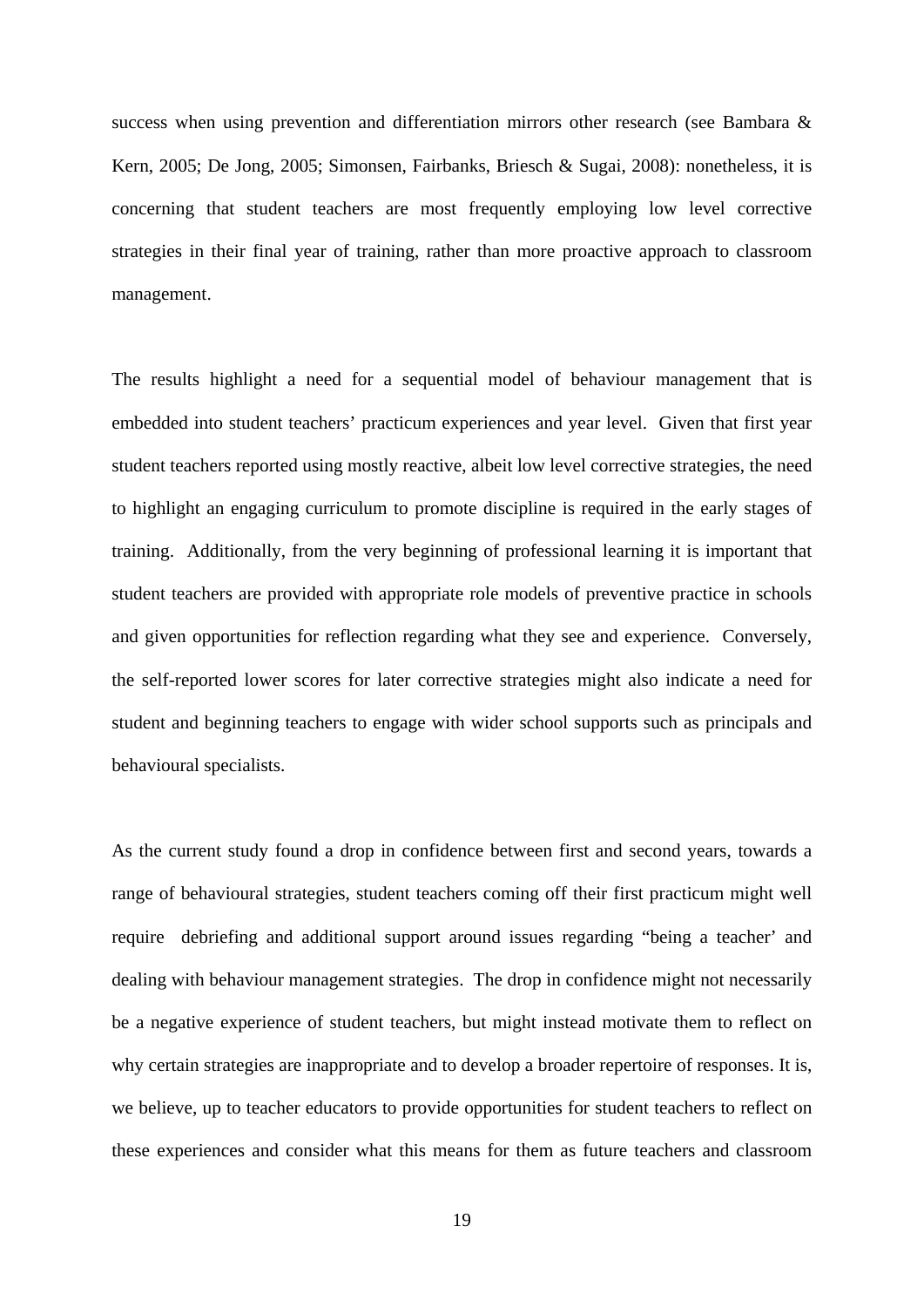managers. Hence, in order to retain student teachers in training programs, the time between first and second year might be an optimal period to provide further support.

Finally, while student teachers often baulk at theory (Laursen, 2007), we believe that theory of behaviour management provides central principles that can guide teachers' practice. We believe that clarifying and articulating one's core beliefs and principles in regard to motivation, learning and behaviour, can assist student teachers to navigate their learning and professional experiences over the four years of training and beyond. Such reflections need to provide opportunities for beginning teachers to be aware of the needs and resources of all children, and appreciate of the links between context, instruction, learning as well as student (mis)behaviour.

A major limitation to the current study was its cross sectional design, which means results can only be considered as a snapshot in one period of time. There could well be differences across student teacher cohorts that are not reflected in these results but would be identified in a longitudinal, prospective study. Future studies could employ such a prospective design as well as qualitative data to tap the underlying issues regarding student teachers beliefs and attitudes about behaviour management. Additionally, this study was carried out at a single teacher training institution with student teachers working in similar cultural contexts. As teacher training programs differ in terms of content and duration (Alvarez, 2007) future studies would profit from surveying student teachers from other institutions and other countries. At the same time, the study does indicate that student teachers have different behaviour management training needs throughout their university years, which training institutions and schools need to be mindful of.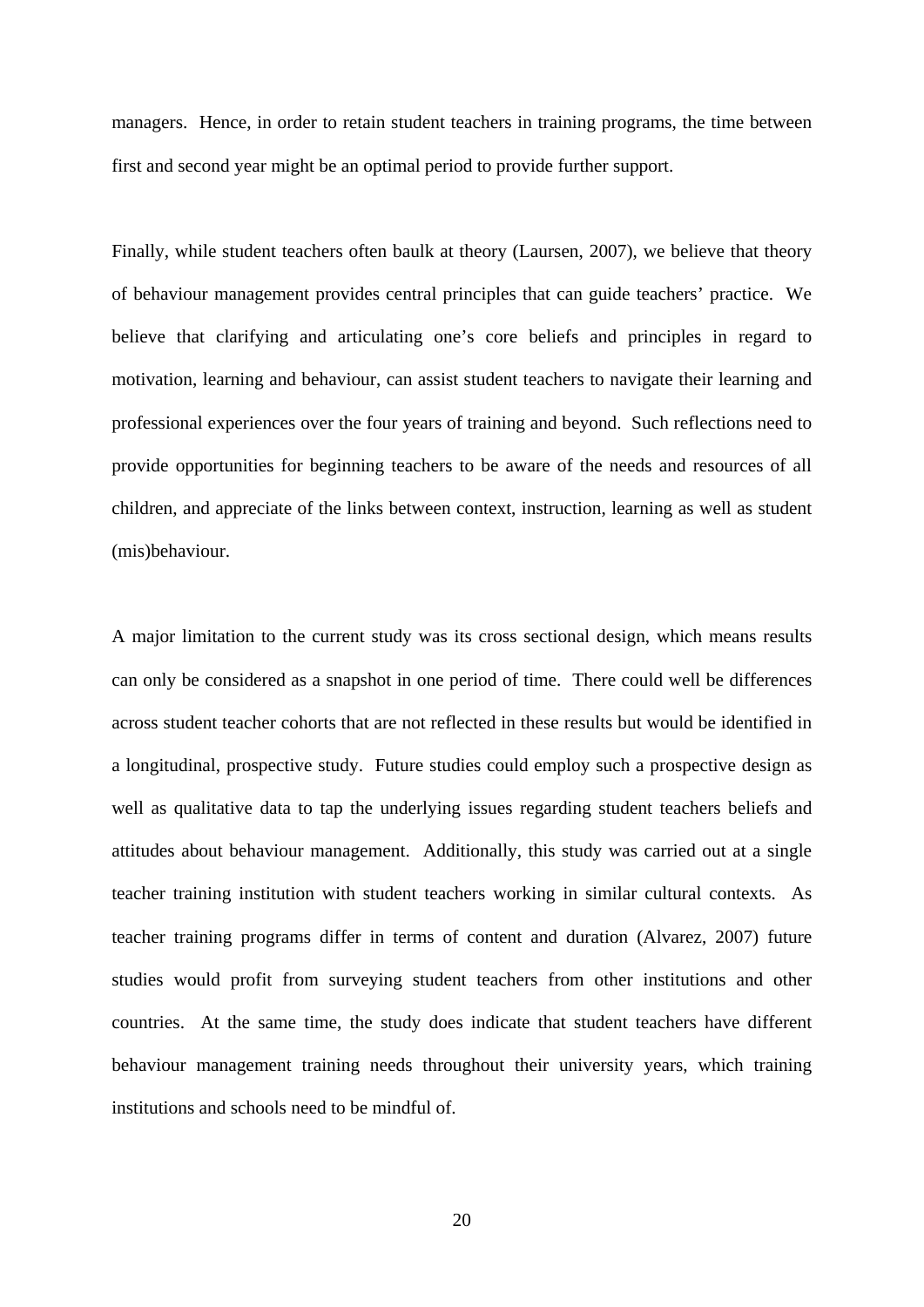# References

- Atici, M. (2007). A small-scale study on student teachers' perceptions of classroom management and methods for dealing with misbehaviour. *Emotional & Behavioural Difficulties, 12*(1), 15- 27.
- Alvarez, H. K. (2007). The impact of teacher preparation on responses to student aggression in the classroom. *Teaching & Teacher Education, 23*(7), 1113-1126.
- Bambara, L. M., & Kern, L. (2005). *Individualized supports for students with problem behaviors*. New York: Guilford Press.
- Bandura, A. (1986). *Social foundations of thought and action: A social cognitive theory.*  Englewood Cliffs: Prentice Hall.
- Bromfield, C. (2006). PGCE secondary trainee teachers and effective behaviour management: an evaluation and commentary. *Support for Learning, 21*(4), 188-193.
- Callan, S. (2004). *Male teacher scholarships back on agenda: The Howard Government is still determined to discriminate by providing scholarships for male teachers*. Sydney, NSW Teachers Federation.
- Canter, L., & Canter, M. (1992). *Assertive discipline: A take charge approach for today's educator*. California: Canter and Canter Associates.
- De Jong, T. (2005). A framework of principles and best practice for managing student behaviour in the Australian educational context. *School Psychology International, 26*(3), 353-370.
- deLaat, J., & Watters, J. (1995). Science teaching self-efficacy in a primary school: A case study. *Research in Science Education,* 25(4), 453-464.
- Dotson, K.L., & Glasser, W. (1998). *Choice theory in the classroom*. New York: Harper Perennial.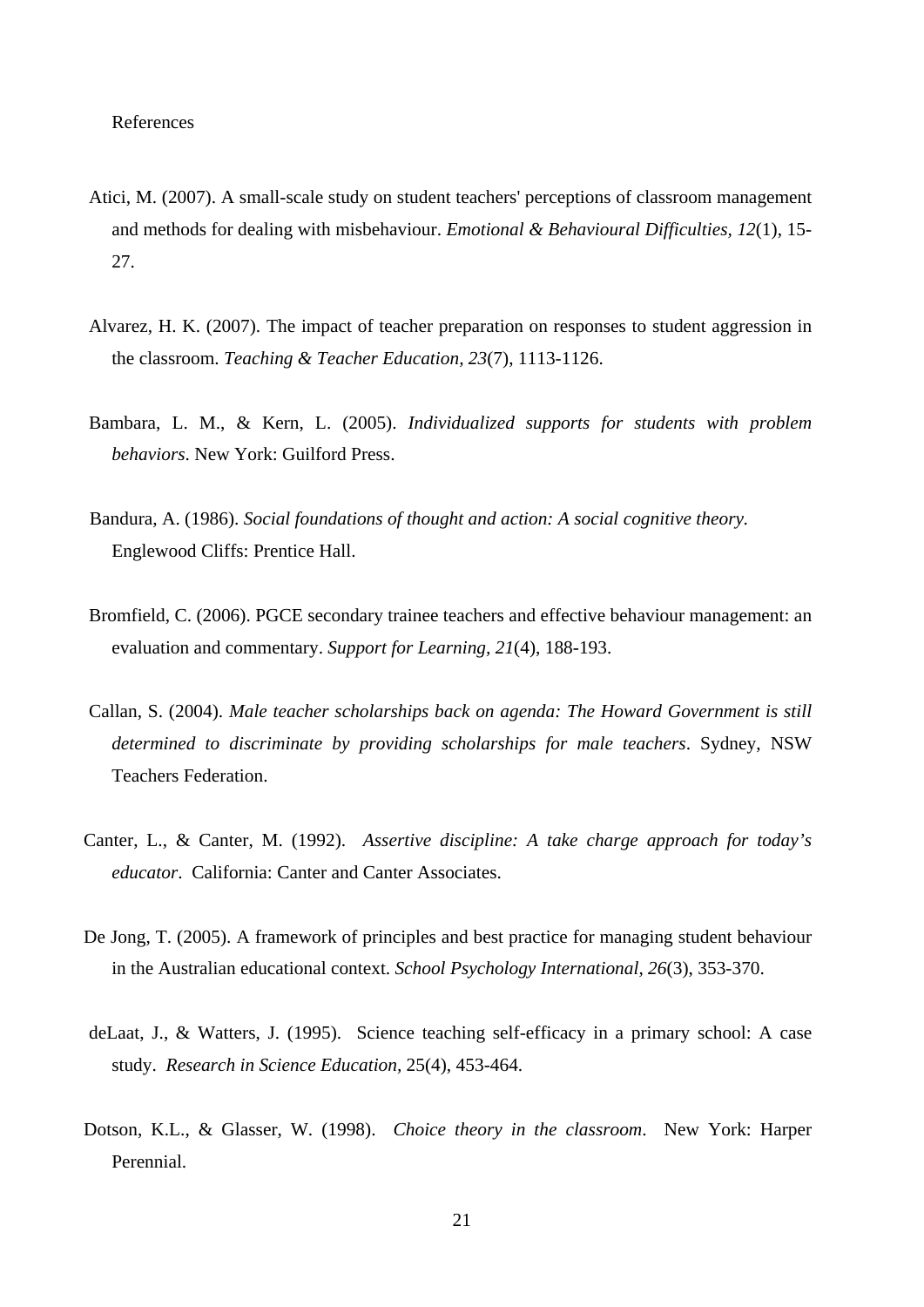- Edwards, C., & Watts, V. (2008). *Classroom Discipline & management (2nd Ed.)* New York: Wiley.
- Emmer, E., & Hickman, J. (1991). Teacher efficacy in classroom management and discipline. *Educational and Psychological Measurement, 51*, 755-765.
- Eslami, Z.R. & Fatahi, A. (2008). Teachers' sense of self-efficacy, English proficiency, and instructional strategies: A study of nonnative EFL teachers in Iran. *Teaching English as a Second or Foreign Language, 11*(4). Retrieved August 28 at http://www.teslej.org/ej44/a1.html
- Garvis, S. (2009). Improving the teaching of the arts: Pre-service teacher self-efficacy towards arts education. *US-China Education Review, 6*(12), 23-28.
- Giallo, R., & Little, E. (2003). Classroom behaviour problems: The relationship between preparedness, classroom experiences, and self-efficacy in graduate and student teachers. *Australian Journal of Educational & Developmental Psychology, 3,* 21-34.
- Hoffman, K.F., Huff, J.D., Paterson, A.S., & Nietfeld, J.L. (2009). Elementary teachers' use and perception of rewards in the classroom. *Teaching and Teacher Education, 25*(6), 843-849.
- Hoy, W.K., & Woolfolk, A.E. (1990). Socialization of student teachers. *American Educational Research Journal, 27*(2), 279-300.
- Jones, M.G., & Vesilind, E. M. (1996). Putting practice into theory: Changes in the organization of preservice teachers' pedagogical knowledge*. American Educational Research Journal*, 33, 91-117.
- Kern, L., & Clemens, N. H. (2007). Antecedent strategies to promote appropriate classroom behavior. *Psychology in the Schools, 44*(1), 65-75.
- Laursen, P. (2007). *Student teachers' conceptions of theory and practice in teacher education.* A paper presented at the biannual ISATT Conference, Brock University, Canada.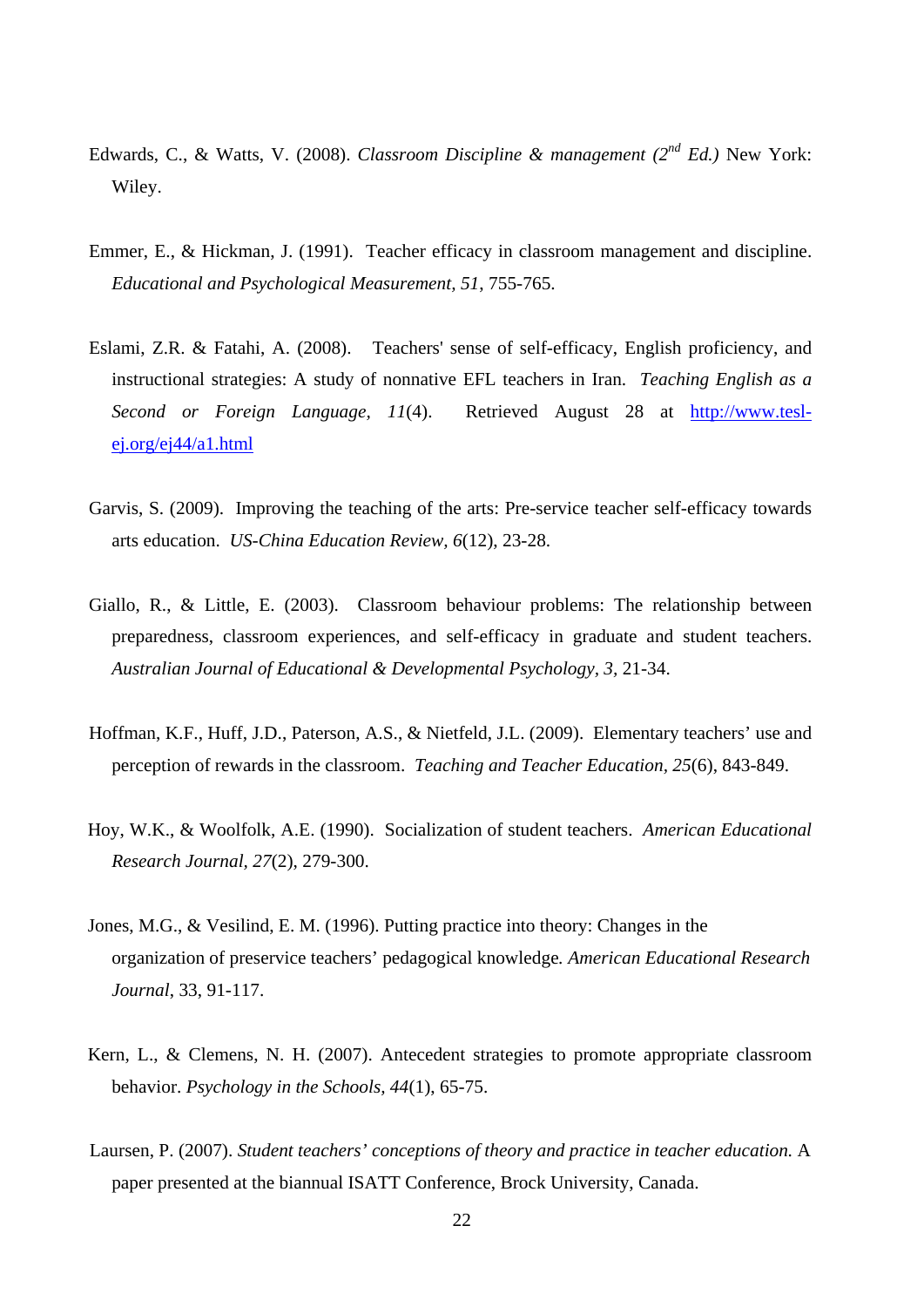- Lawrence-Brown, D. (2004). Differentiated instruction: Inclusive strategies for standards-based learning that benefit the whole class. *American Secondary Education, 32*(3), 34-62.
- Main, S., & Hammond, L. (2008). Best practice or most practiced? Pre-service teachers' beliefs about effective behaviour management strategies and reported self-efficacy. *Australian Journal of Teacher Education, 33*(4), 28-39.
- Martin, A.J., Linfoot, K., & Stephenson, J. (1999). How teachers respond to concerns about misbehaviour in their classroom. *Psychology in the Schools, 36*(4), 347-358.
- Maskan, A. K. (2007). Preservice science and math teachers' difficulties in disruptive behavior and class management. *International Journal of Educational Reform, 16*(4), 336-349.
- Mastrilli, T., & Sardo-Brown, D. (2002). Novice teachers' cases: A vehicle for reflective practice education. *Chula Vista, 123*, 56-62.
- McNally, J., I'anson, J., Whewell, C., & Wilson, G. (2005). 'They think that swearing is okay': First lessons in behaviour management. J*ournal of Education for Teaching, 31*(3), 169-185.
- Merrett, F., & Wheldall, K. (1993). How do teachers learn to manage classroom behaviour? A study of teachers' opinions about their initial training with specific reference to classroom behaviour management. *Educational Studies, 19*(1), 91-107.
- Narvaez, D., Kmehlkov, V., Vaydich, J., & Turner, J. (2008). Measuring teacher moral selfefficacy. *Journal of Research in Character Education, 6*(2), 3-16.
- Nelson, J.R. (1996). Designing schools to meet the needs of students who exhibit disruptive behavior. *Journal of Emotional and Behaviorial Disorders, 4*(3), 147-161.
- Ormrod, J. E. (2006). *Educational psychology* (5<sup>th</sup> ed.). Merrill/Prentice-Hall, Upper Saddle River, NJ.